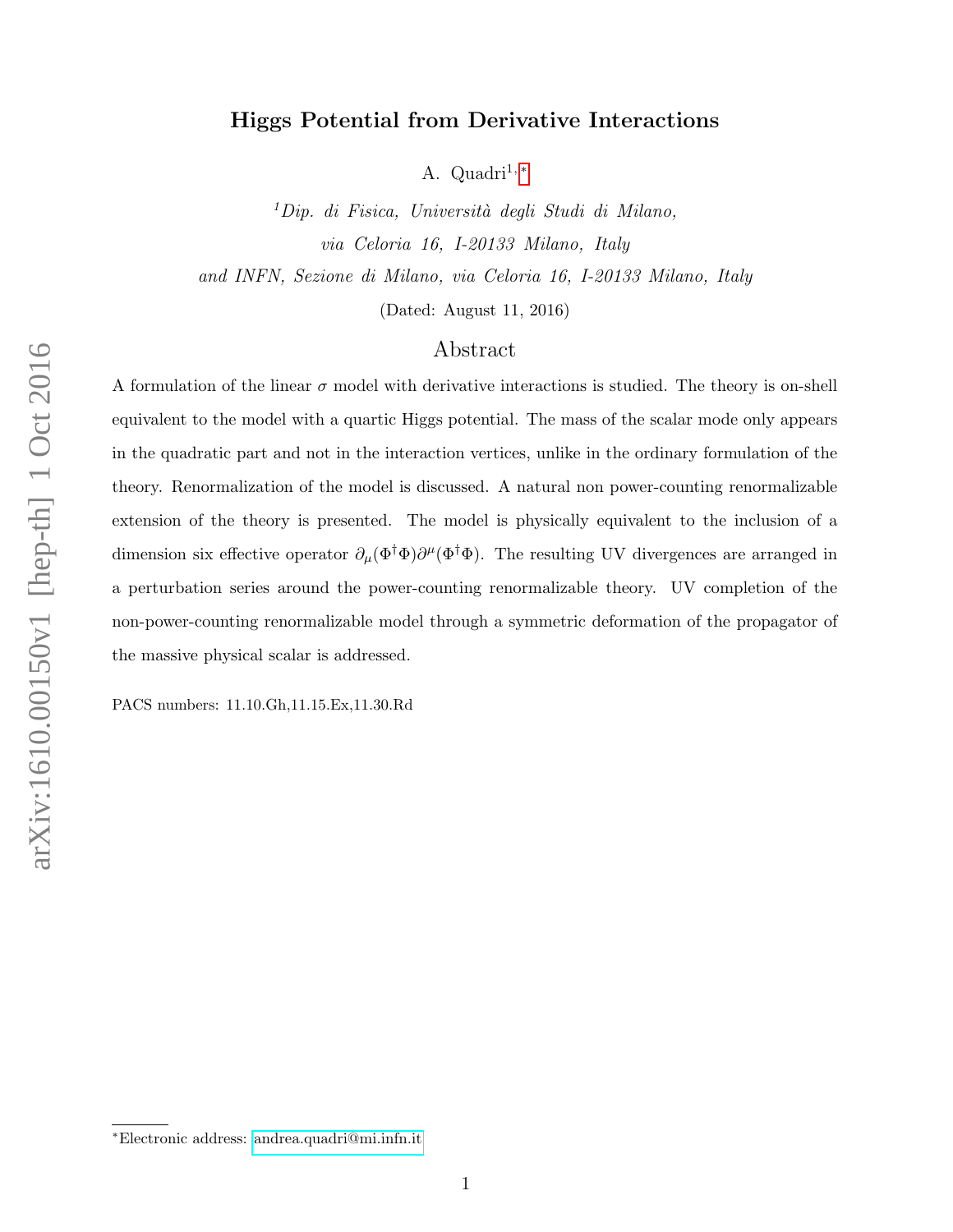## I. INTRODUCTION

The discovery of the Higgs boson at the LHC [\[1,](#page-18-0) [2\]](#page-18-1) has by now firmly established the existence of a scalar particle as a fundamental ingredient of the spontaneous symmetry breaking (SSB) mechanism for electroweak theory [\[3–](#page-18-2)[6\]](#page-18-3).

On the other end, further investigation is required in order to understand the properties of the SSB potential. In addition to the Standard Model (SM) quartic Higgs potential, many other possibilities can be considered. The model-independent approach based on the effective field theory (EFT) technique allows to disentangle the phenomenological consequences of higher dimensional operators [\[7\]](#page-18-4). Prospects of measuring anomalous Higgs couplings at the LHC and at future colliders have been considered e.g. in [\[8](#page-18-5)[–10\]](#page-19-0).

In this paper we discuss the field-theoretical properties of an equivalent physical formulation of the SSB potential based on higher derivatives interactions [\[11\]](#page-19-1). The main advantage of this formulation is that the mass of the physical Higgs excitation only enters in the mass term of the physical field and not in the coupling constant (unlike in the ordinary quartic SM potential).

This has a number of consequences. The functional equations governing the theory include the equation of motion for the physical massive mode. Let us denote it by  $X_2$ . In addition to the quadratic mass term, one can include in the action a kinetic term for  $X_2$ 

$$
\int d^4x \frac{z}{2} \partial_\mu X_2 \partial^\mu X_2 \, .
$$

Once such a term is introduced into the classical action, the equation of motion for  $X_2$ is modified by a contribution linear in  $X_2$  and still survives quantization (due to the fact that the breaking is linear in the quantized fields). On the other hand, power-counting renormalizability is lost, since new divergences arise, vanishing at  $z = 0$ .

This remark leads to a perturbative definition of the non power-counting renormalizable theory as a series expansion around  $z = 0$ , i.e. the coefficients of the expansion in z of the amplitudes are fixed in terms of amplitudes of the renormalizable theory at  $z = 0$ .

A simple and natural prescription for the evaluation of the UV divergences at  $z \neq 0$  can be formulated through a rescaling of the  $X_2$ -lines and an associated mass redefinition in each diagram at  $z = 0$ .

This prescription selects uniquely the z-dependent finite counterterms that one can freely add order by order in the loop expansion, leaving only those allowed in the theory at  $z = 0$ .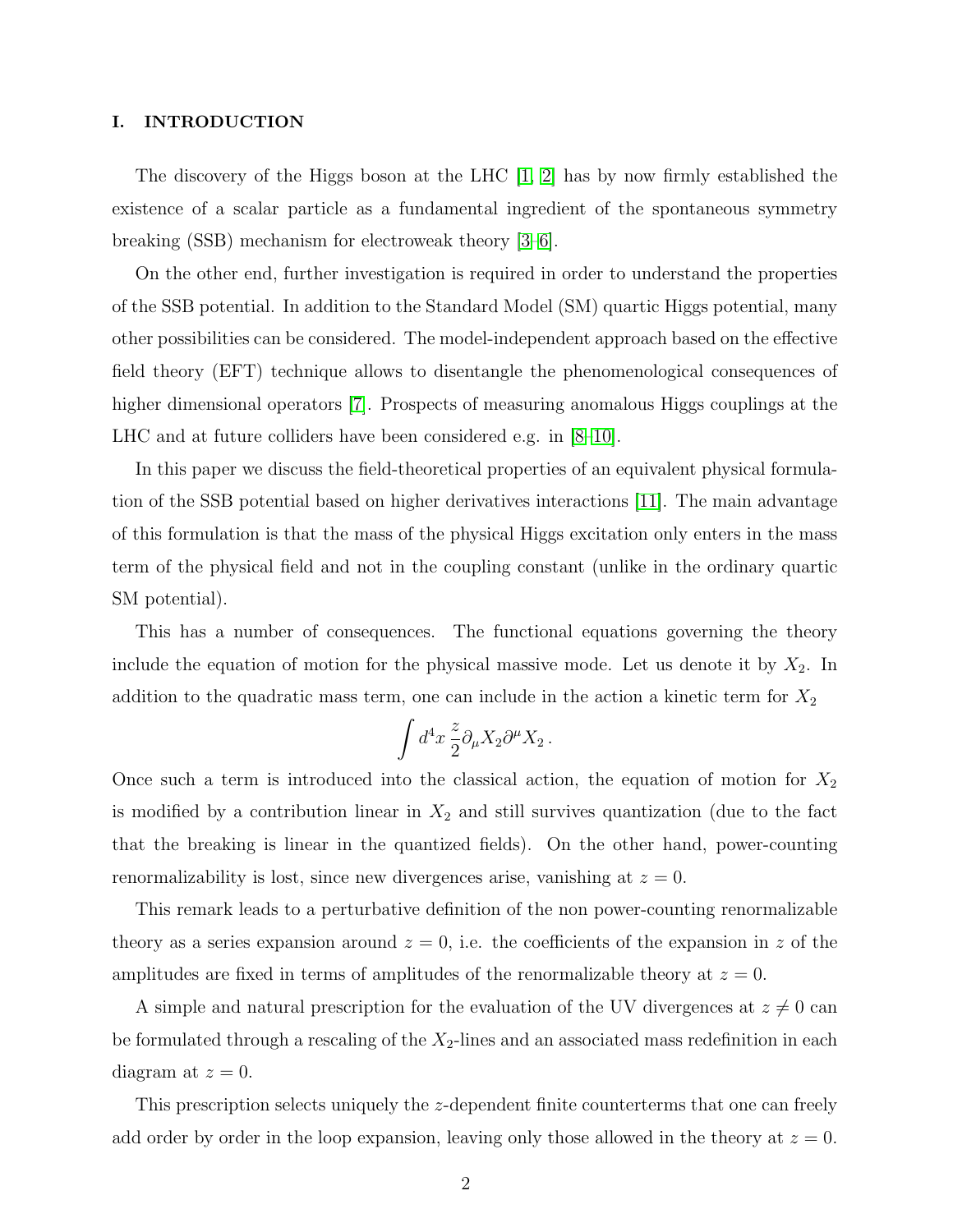By going on-shell with  $X_2$  we obtain the linear  $\sigma$  model with a quartic Higgs potential plus the dimension six operator  $\sim z \partial_\mu \Phi^\dagger \Phi \partial^\mu \Phi^\dagger \Phi$ .

In this model the mass of the physical scalar particle is given by  $M_{phys}^2 = \frac{M^2}{1+z}$  $\frac{M^2}{1+z}$ . The limit where the mass scale of the theory M goes to infinity while keeping  $M_{phys}$  fixed coincides with the strongly interacting regime  $z \to \infty$ .

In the prescription for the finite parts of the z-dependent counterterms outlined before, one gets back the amplitudes of the nonlinear  $\sigma$  model in the formulation described in [\[11\]](#page-19-1).

It should be noticed that, due to the fact that  $X_2$  is a  $SU(2)$  singlet, the functional symmetries of the theory are still preserved if one considers a more general UV-regularised propagator of the  $X_2$  field. Such a modified propagator is supposed to encode information about a possible UV completion of the theory at a much higher scale  $\Lambda \gg M_{phys}$ . Remarkably enough, one can choose a symmetric (i.e. fulfilling all functional identities of the theory) deformation of the  $X_2$ -propagator in such a way that power-counting renormalizability is preserved also at  $z \neq 0$ , at the price of introducing at the tree-level a non-local two point 1-PI function for  $X_2$ . The spectrum of the theory is unchanged since there are no further poles in the X<sub>2</sub>-propagator besides the one at the physical mass  $p^2 = M_{phys}^2$ . It should be noticed that power-counting renormalizability can also be recovered by adding further physical massive scalars in a way compatible with locality.

It is important to notice that such an effect of would-be new physics at the scale  $\Lambda$  can be described via a modification of the two-point sector of the  $X_2$ -field only, while keeping the interactions fixed, unlike in the effective field theory approach, where more and more operators are included, arranged in a power series in  $1/\Lambda$ .

The paper is organized as follows. In Sect. [II](#page-3-0) we introduce our notation and discuss the theory at  $z = 0$ . The BRST symmetry is given and the on-shell equivalence with the linear  $\sigma$  model in the presence of a quartic Higgs potential is discussed. In Sect. [III](#page-6-0) the tree-level predictions of the model are studied and the mechanism guaranteeing the on-shell equivalence of the derivative interactions with the usual quartic Higgs potential is elucidated on some sample computations. In Sect. [IV](#page-7-0) the functional identities of the theory are presented and the renormalization of the model at  $z = 0$  is carried out. The one-loop divergences are computed and the on-shell normalization conditions are presented. In Sect. [V](#page-12-0) the non power-counting renormalizable theory at  $z \neq 0$  is considered and the differential equation defining the Green's functions of the theory as an expansion aroun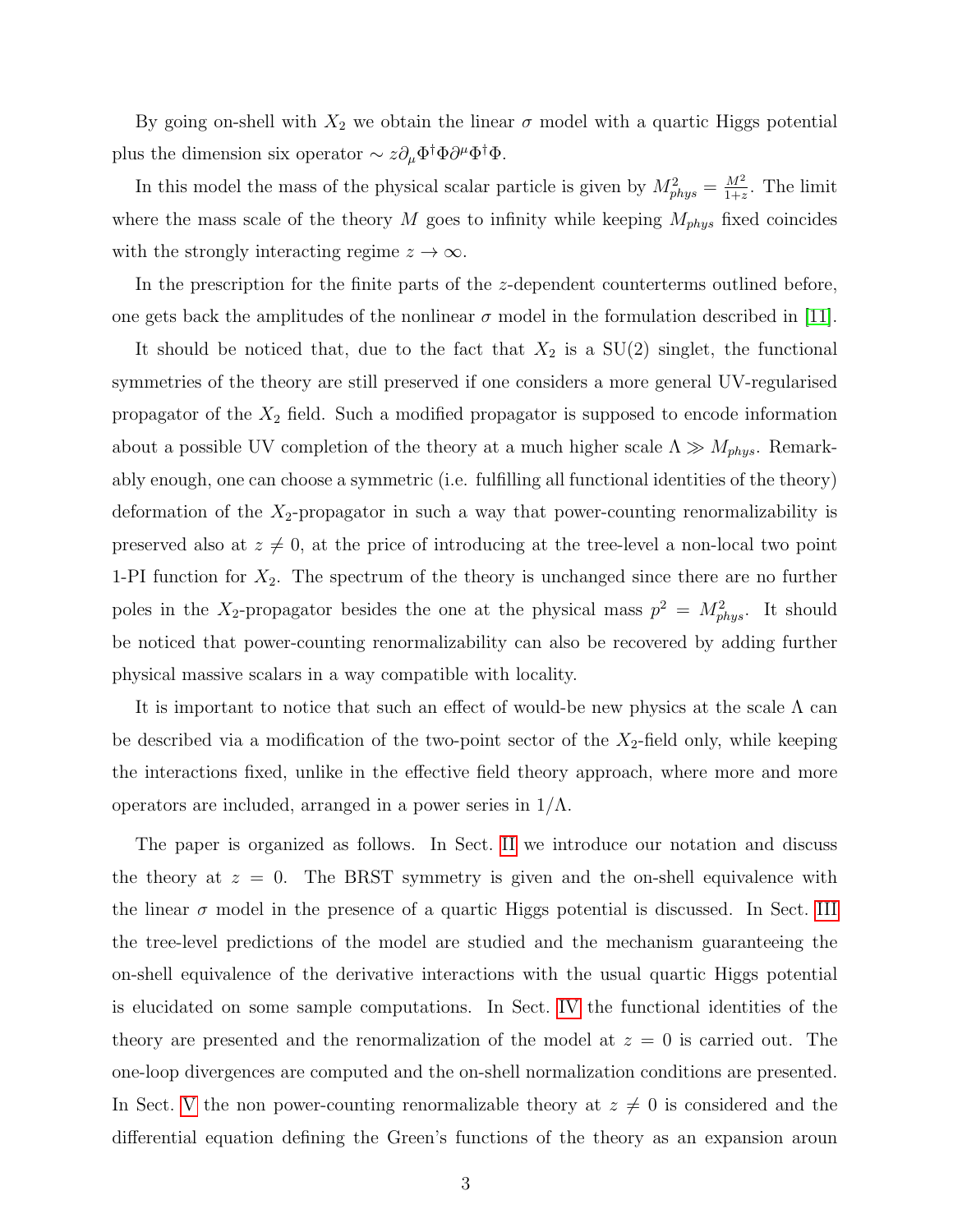$z = 0$  is introduced. In Sect. [VI](#page-13-0) we study a natural prescription for the definition of the theory at  $z \neq 0$  and illustrate it on some explicit examples. In Sect. [VII](#page-15-0) we analyze how non-local symmetric deformations of the  $X_2$ -propagator can induce a UV completion of the theory, restoring power-counting renormalizability also at  $z \neq 0$ , as well as the UV completion realized through the addition of further physical scalars while preserving locality of the classical action. Conclusions are presented in Sect. [VIII.](#page-17-0)

## <span id="page-3-0"></span>II. FORMULATION OF THE THEORY

The action of the theory is given by

$$
S = \int d^4x \left[ \frac{1}{2} \partial^{\mu} \sigma \partial_{\mu} \sigma + \frac{1}{2} \partial^{\mu} \phi_{a} \partial_{\mu} \phi_{a} - \frac{M^2}{2} X_2^2 + \frac{1}{v} (X_1 + X_2) \Box \left( \frac{1}{2} \sigma^2 + v \sigma + \frac{1}{2} \phi_a^2 - v X_2 \right) \right].
$$
 (2.1)

The fields  $(\sigma, \phi_a)$  belong to a SU(2) doublet  $\Phi = \frac{1}{\sqrt{2}}$ 2  $\int i\phi_1 + \phi_2$  $\sigma + v - i\phi_3$ ),  $X_2$  is a SU(2) singlet. v is the scale of the spontaneous symmetry breaking.

The equation of motion of  $X_1$  is

<span id="page-3-1"></span>
$$
\frac{\delta S}{\delta X_1} = \frac{1}{v} \Box \left( \frac{1}{2} \sigma^2 + v \sigma + \frac{1}{2} \phi_a^2 - v X_2 \right) \tag{2.2}
$$

Going on-shell with  $X_1$  this yields (neglecting zero modes of the Laplacian)

<span id="page-3-3"></span><span id="page-3-2"></span>
$$
X_2 = \frac{1}{2v}\sigma^2 + \sigma + \frac{1}{2v}\phi_a^2,
$$
\n(2.3)

which, substituted into  $Eq.(2.1)$  $Eq.(2.1)$ , gives

$$
S|_{\text{on-shell}} = \int d^4x \left[ \frac{1}{2} \partial^\mu \sigma \partial_\mu \sigma + \frac{1}{2} \partial^\mu \phi_a \partial_\mu \phi_a - \frac{1}{2} \frac{M^2}{v^2} \left( \frac{1}{2} \sigma^2 + v \sigma + \frac{1}{2} \phi_a^2 \right)^2 \right],\tag{2.4}
$$

i.e. at tree level one finds the ordinary  $SU(2)$  linear  $\sigma$  model with a quartic Higgs potential of coupling constant  $\lambda = \frac{1}{2}$ 2  $M<sup>2</sup>$  $rac{M^2}{v^2}$ .

It should be remarked that the right sign of the potential, triggering the spontaneous symmetry breaking in Eq.[\(2.4\)](#page-3-2), is dictated by the sign of the mass term of the field  $X_2$ , which in turn is fixed by the requirement of the absence of tachyons in the theory.

Notice that by going on-shell with  $X_1$ , asymptotically  $\sigma$  coincides with  $X_2$ , as can be seen by taking the linearization of the r.h.s. of Eq.[\(2.3\)](#page-3-3). In particular,  $\sigma$  acquires a mass  $M^2$ , as in Eq. $(2.4)$ .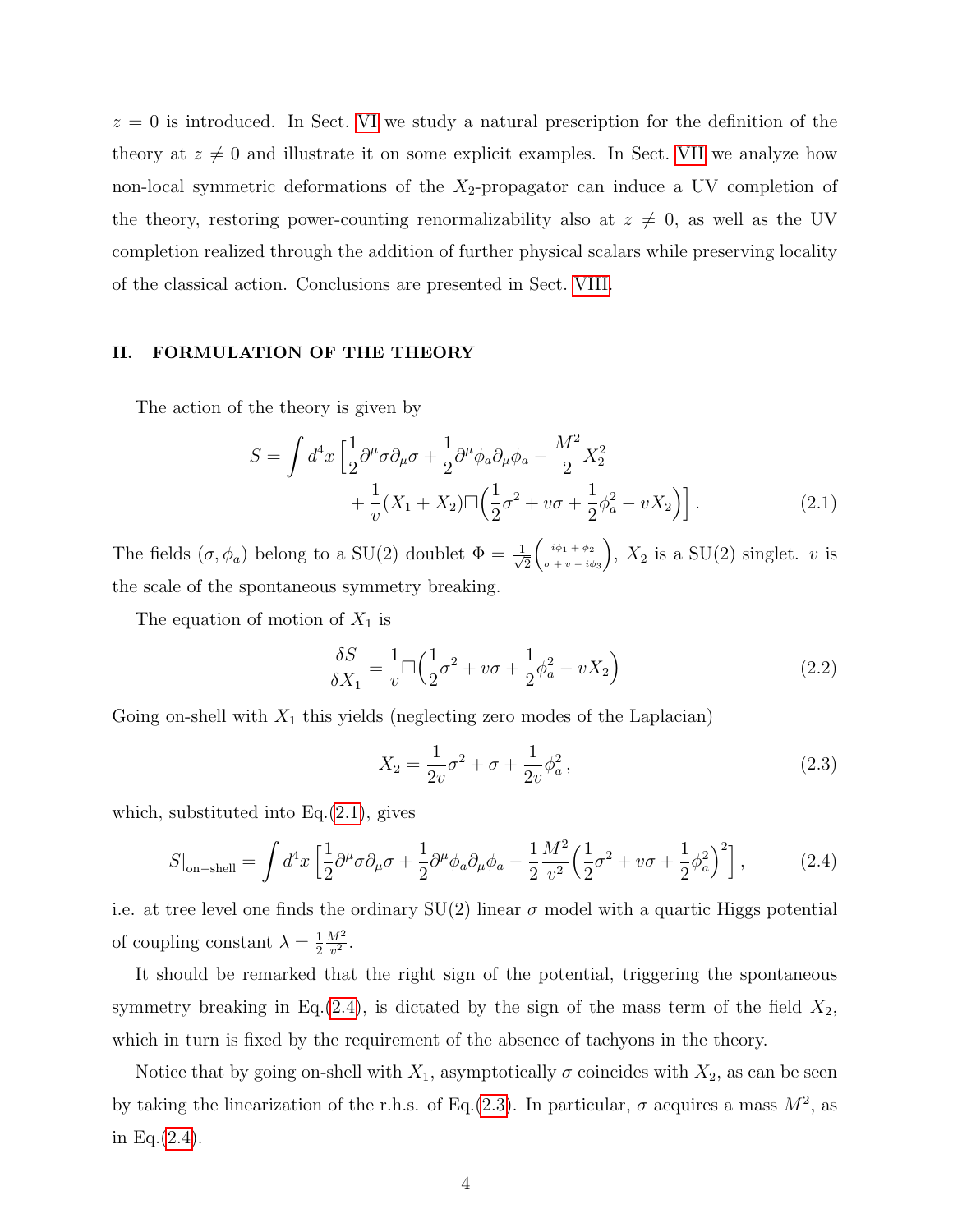In order to implement  $\dot{a}$  la BRST [\[12–](#page-19-2)[14\]](#page-19-3) the relaxation of the SU(2) nonlinear constraint

$$
\Phi^{\dagger}\Phi = v^2/2
$$

by allowing a physical scalar massive fluctuation  $X_2$  around the constraint itself, one needs to introduce the antighost  $\bar{c}$  and the ghost  $c$ .

The construction works as follows [\[11\]](#page-19-1). One recovers BRST invariance under the following BRST transformation

$$
sX_1 = vc
$$
,  $sc = 0$ ,  $s\sigma = s\phi_a = sX_2 = 0$ ,  $(2.5)$ 

$$
s\bar{c} = \frac{1}{2}\sigma^2 + v\sigma + \frac{1}{2}\phi_a^2 - vX_2, \qquad (2.6)
$$

by adding to the action the ghost-dependent term

$$
S_{ghost} = -\int d^4x \,\bar{c}\Box c \,. \tag{2.7}
$$

Notice that s is nilpotent, since the nonlinear constraint is  $SU(2)$  invariant and  $X_2$  is a  $SU(2)$ singlet.

Since the BRST transformation of the antighost  $\bar{c}$  is non-linear in the quantized fields, one needs one external source  $\bar{c}^*$  in order to control the renormalization of the BRST variation s $\bar{c}$ . The latter need to be coupled to the source  $\bar{c}^*$ .

Thus the full tree-level vertex functional is

$$
\Gamma^{(0)} = \int d^4x \left[ \frac{1}{2} \partial^{\mu} \sigma \partial_{\mu} \sigma + \frac{1}{2} \partial^{\mu} \phi_{a} \partial_{\mu} \phi_{a} - \frac{M^2}{2} X_2^2 - \bar{c} \Box c + \frac{1}{v} (X_1 + X_2) \Box \left( \frac{1}{2} \sigma^2 + v \sigma + \frac{1}{2} \phi_a^2 - v X_2 \right) + \bar{c}^* \left( \frac{1}{2} \sigma^2 + v \sigma + \frac{1}{2} \phi_a^2 - v X_2 \right) \right].
$$
\n(2.8)

Notice that the second line can be rewritten as a s-exact term as follows:

$$
S_{constr} = \int d^4x \left[ -\bar{c}\Box c + \frac{1}{v}(X_1 + X_2)\Box \left(\frac{1}{2}\sigma^2 + v\sigma + \frac{1}{2}\phi_a^2 - vX_2\right) \right]
$$
  
= 
$$
\int d^4x \, s\left(\frac{1}{v}\bar{c}\Box (X_1 + X_2)\right).
$$
 (2.9)

The BRST invariance can be translated into the following Slavnov-Taylor (ST) identity

<span id="page-4-0"></span>
$$
\int d^4x \left( v c \frac{\delta \Gamma}{\delta X_1} + \frac{\delta \Gamma}{\delta \bar{c}^*} \frac{\delta \Gamma}{\delta \bar{c}} \right) = 0 \tag{2.10}
$$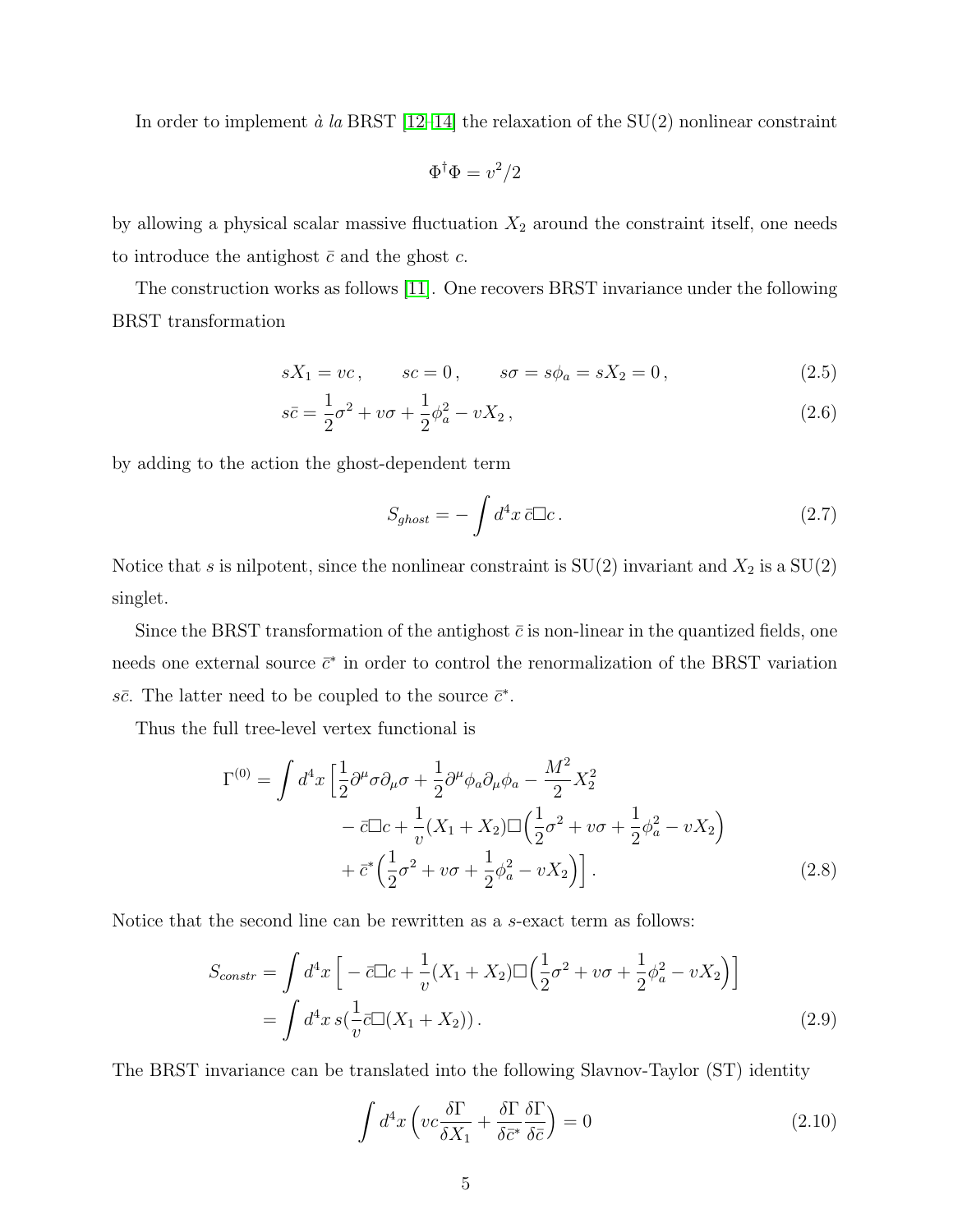which holds for the full vertex functional  $\Gamma$  (the generator of the 1-PI amplitudes, whose leading order in the loop expansion coincides with  $\Gamma^{(0)}$ ).

The ghost field c has ghost number  $+1$ , the antighost field  $\bar{c}$  has ghost number  $-1$ . All other fields and the external source  $\bar{c}^*$  have ghost number zero.  $\Gamma$  has ghost number zero.

The BRST differential s is nilpotent. This allows to define the cohomology classes  $H(s)$ of local observables of the model. Two operators are physically equivalent if they differ by a s-exact term:

$$
\frac{1}{2}\sigma^2 + v\sigma + \frac{1}{2}\phi_a^2 = vX_2 + s\bar{c}.
$$
 (2.11)

When  $X_2 = 0$  the constraint is physically equivalent to the null operator and the theory reduces to the non-linear  $\sigma$  model [\[11\]](#page-19-1). When  $X_2$  is different than zero, the theory has the same degrees of freedom as the linear  $\sigma$  model.

Since  $X_2$  is a scalar singlet, one can add any polynomial in  $X_2$  and ordinary derivatives thereof to S without breaking BRST symmetry. With the conventions adopted,  $\sigma$  and  $X_2$ have zero vacuum expectation value. This prevents to add the  $X_2$ -tadpole contribution to the action. The simplest term is then a mass term for  $X_2$  as in Eq.[\(2.1\)](#page-3-1). This turns out to be compatible with power-counting renormalizability [\[11\]](#page-19-1).

## A. Propagators

Diagonalization of the quadratic part of  $\Gamma^{(0)}$  is achieved by setting  $\sigma = \sigma' + X_1 + X_2$ . Then the propagators are

$$
\Delta_{\sigma'\sigma'} = \frac{i}{p^2}, \quad \Delta_{\phi_a\phi_b} = \frac{i\delta_{ab}}{p^2}, \quad \Delta_{\bar{c}c} = \frac{i}{p^2}
$$
\n
$$
\Delta_{X_1X_1} = -\frac{i}{p^2}, \quad \Delta_{X_2X_2} = \frac{i}{p^2 - M^2}.
$$
\n(2.12)

Notice the minus sign in the propagator of  $X_1$ . This entails that the combination  $X =$  $X_1 + X_2$  has a propagator which falls off as  $p^{-4}$  for large momentum:

$$
\Delta_{XX} = \frac{iM^2}{p^2(p^2 - M^2)}.
$$
\n(2.13)

The physical states of the theory are identified by standard cohomological methods [\[15\]](#page-19-4). The asymptotic BRST charge Q acts on the fields as the linearization of the BRST differential s.  $X_1$  is not invariant under  $Q$  and thus it does not belong to the physical space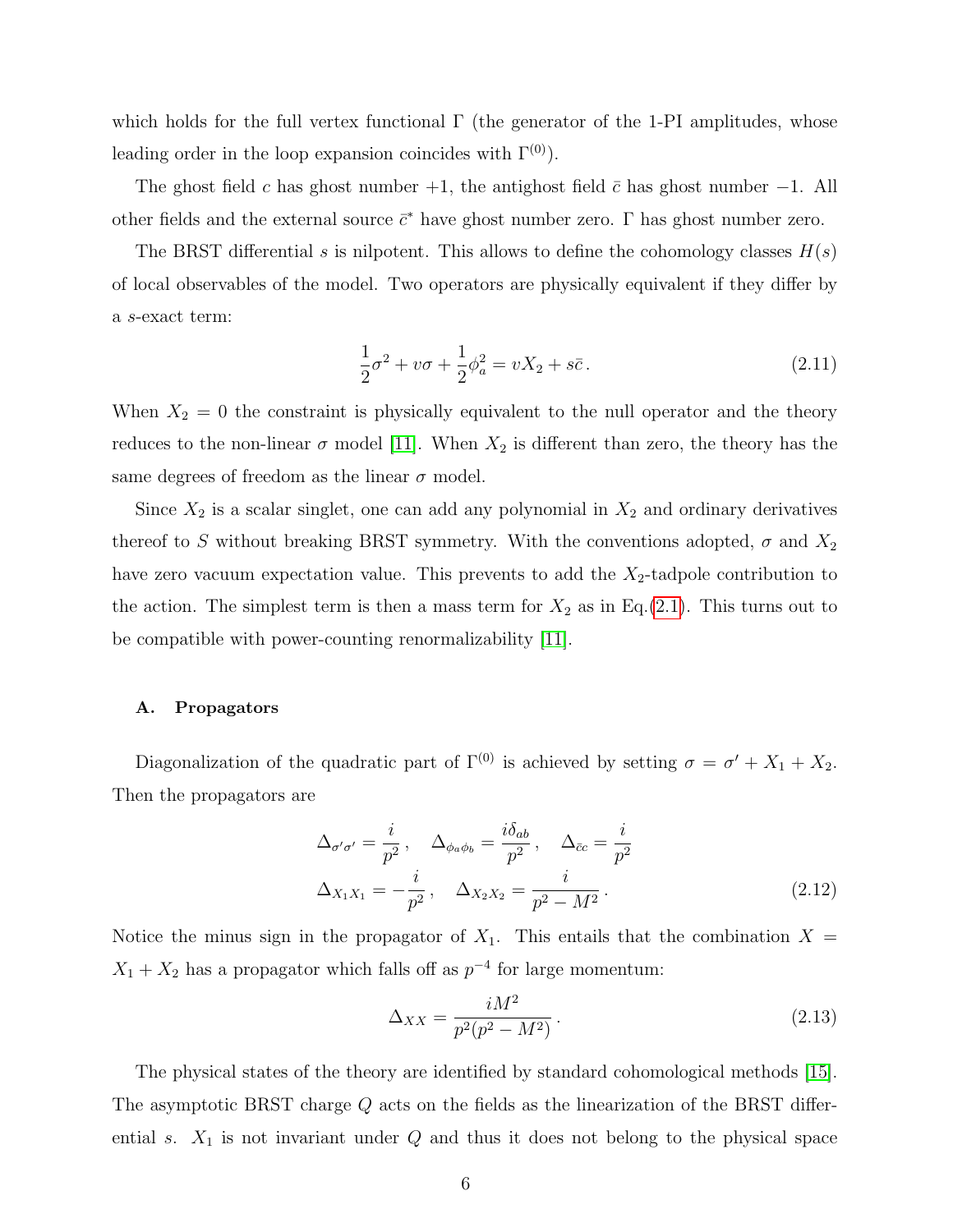$\mathcal{H} = \text{Ker } Q/\text{Im } Q$ , as well as  $\sigma'$  (since  $[Q, \sigma'] = [Q, \sigma - X_1 - X_2] = -vc$ ). The combination  $\sigma' + X_1$  is BRST invariant, however it is BRST exact, since it is generated by the variation of the antighost field  $\bar{c}$ :

$$
[Q, \bar{c}] = \sigma' + X_1 \tag{2.14}
$$

and thus it does not belong to  $H$ . The only physical modes are the scalar  $X_2$  and the fields  $\phi_a$ , namely the degrees of freedom of the linear  $\sigma$  model.

#### <span id="page-6-0"></span>III. TREE-LEVEL

#### A. On-shell amplitudes

We check in this Section the on-shell equivalence between the theory and the linear  $\sigma$ model on the tree-level 3- and 4-point amplitudes.

#### 1. 3-point amplitude

The off-shell 3-point amplitude is

$$
\mathcal{A}_{X_2 X_2 X_2} = -\frac{i}{v} \sum_{i=1}^3 p_i^2 \tag{3.1}
$$

where the sum is over the momenta of the particles. By going on shell  $p_i^2 = M^2$  we get

$$
\mathcal{A}_{X_2 X_2 X_2}|_{\text{on-shell}} = -\frac{3i}{v} M^2 ,\qquad (3.2)
$$

which coincides with the amplitude of the  $SU(2)$  linear sigma model for the coupling constant  $\lambda = \frac{1}{2}$ 2  $\mathbb{M}^2$  $rac{M^2}{v^2}$ .

#### 2. 4-point amplitude

The situation is more involved here. Diagrams contributing with an exchange of a  $\sigma'$  and  $X_1$  of momentum q sum up to cancel out the unphysical pole at  $q^2 = 0$ , yielding a finite contribution

$$
\mathcal{A}_{X_2 X_2 X_2 X_2}^{(1)}\Big|_{\text{on-shell}} = i\frac{16M^2}{v^2} \,. \tag{3.3}
$$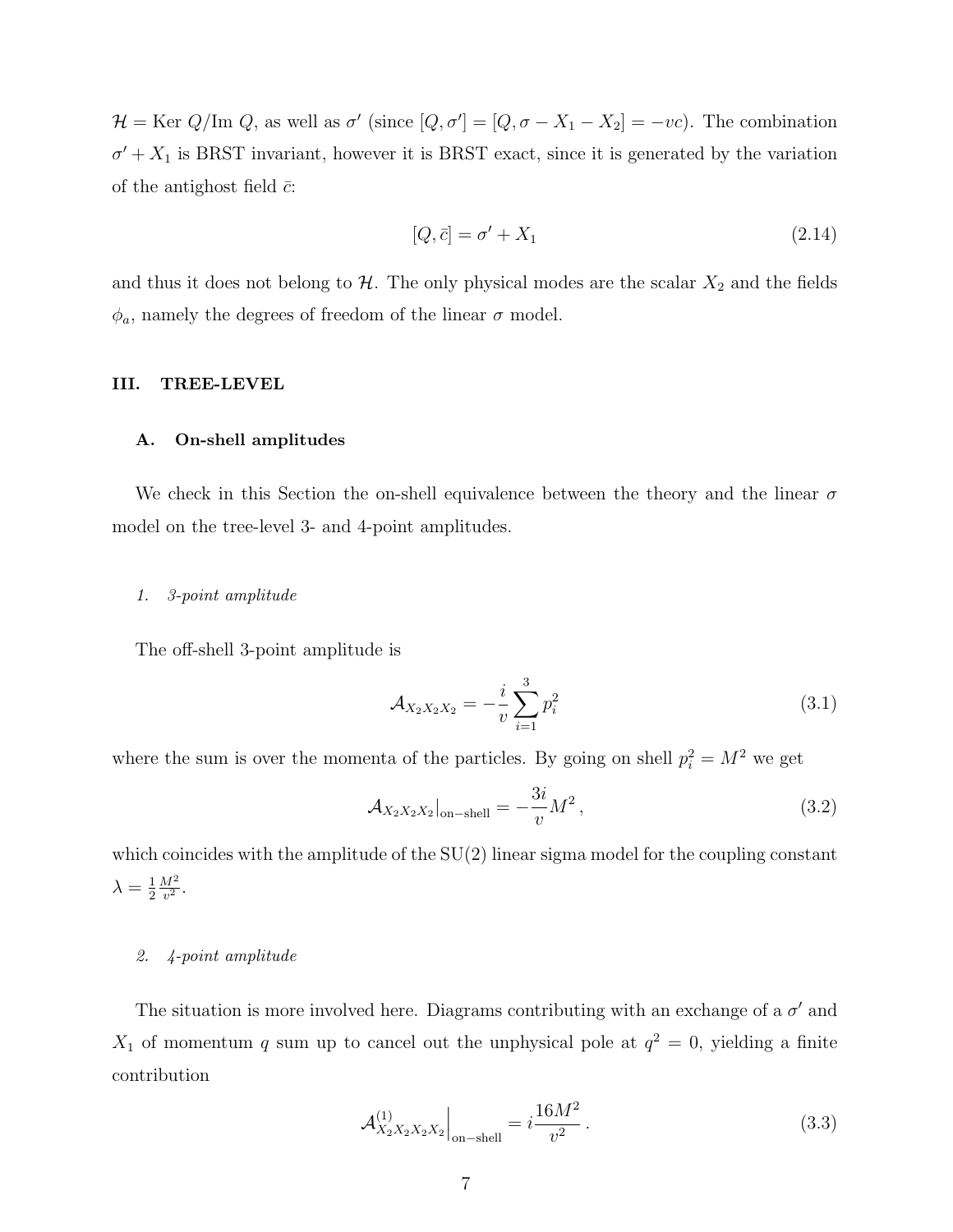Diagrams where a  $X_2$  particle is exchanged give in turn

$$
\mathcal{A}_{X_2 X_2 X_2 X_2}^{(2)}\Big|_{\text{on-shell}} = -i\frac{19M^2}{v^2} - i\frac{9M^4}{v^2} \Big(\frac{1}{s - M^2} + \frac{1}{t - M^2} + \frac{1}{u - M^2}\Big) ,\tag{3.4}
$$

as a function of the usual Mandelstam variables.

The sum is

$$
\mathcal{A}_{X_2 X_2 X_2 X_2}|_{\text{on-shell}} = -i\frac{3M^2}{v^2} - i\frac{9M^4}{v^2} \left(\frac{1}{s - M^2} + \frac{1}{t - M^2} + \frac{1}{u - M^2}\right). \tag{3.5}
$$

The first term is the one arising in the linear sigma model from the contact four-point vertex, the last three are those generated by diagrams with the exchange of a propagator and two trilinear couplings. Notice that the contact interaction contribution is controlled by the sum of two terms, originating both from  $\mathcal{A}^{(1)}$  and  $\mathcal{A}^{(2)}$ .

#### <span id="page-7-0"></span>IV. RENORMALIZATION

## A. Functional identities

In addition to the ST identity in  $Eq.(2.10)$  $Eq.(2.10)$ , the theory obeys a set of functional identities constraining the 1-PI Green's functions and their UV divergences:

• the ghost and the antighost equations

$$
\frac{\delta \Gamma}{\delta \bar{c}} = -\Box c, \qquad \frac{\delta \Gamma}{\delta c} = \Box \bar{c}.
$$
 (4.1)

These equations imply that the ghost and the antighost fields are free to all order in the loop expansion.

• since the ghost is free, one can take a derivative w.r.t.  $c$  of the ST identity and use the first of Eqs.[\(4.1\)](#page-7-1) to get the  $X_1$  equation for the full vertex functional

<span id="page-7-2"></span><span id="page-7-1"></span>
$$
\frac{\delta \Gamma}{\delta X_1} = \frac{1}{v} \Box \frac{\delta \Gamma}{\delta \bar{c}^*} \,. \tag{4.2}
$$

It should be noticed that this is a non-trivial property of the theory, since it relates the renormalization of the operator  $\square\left(\frac{1}{2}\right)$  $\frac{1}{2}\sigma^2 + v\sigma + \frac{1}{2}$  $\frac{1}{2}\phi_a^2 - vX_2$  to the one of the constraint 1  $\frac{1}{2}\sigma^2 + v\sigma + \frac{1}{2}$  $\frac{1}{2}\phi_a^2 - vX_2.$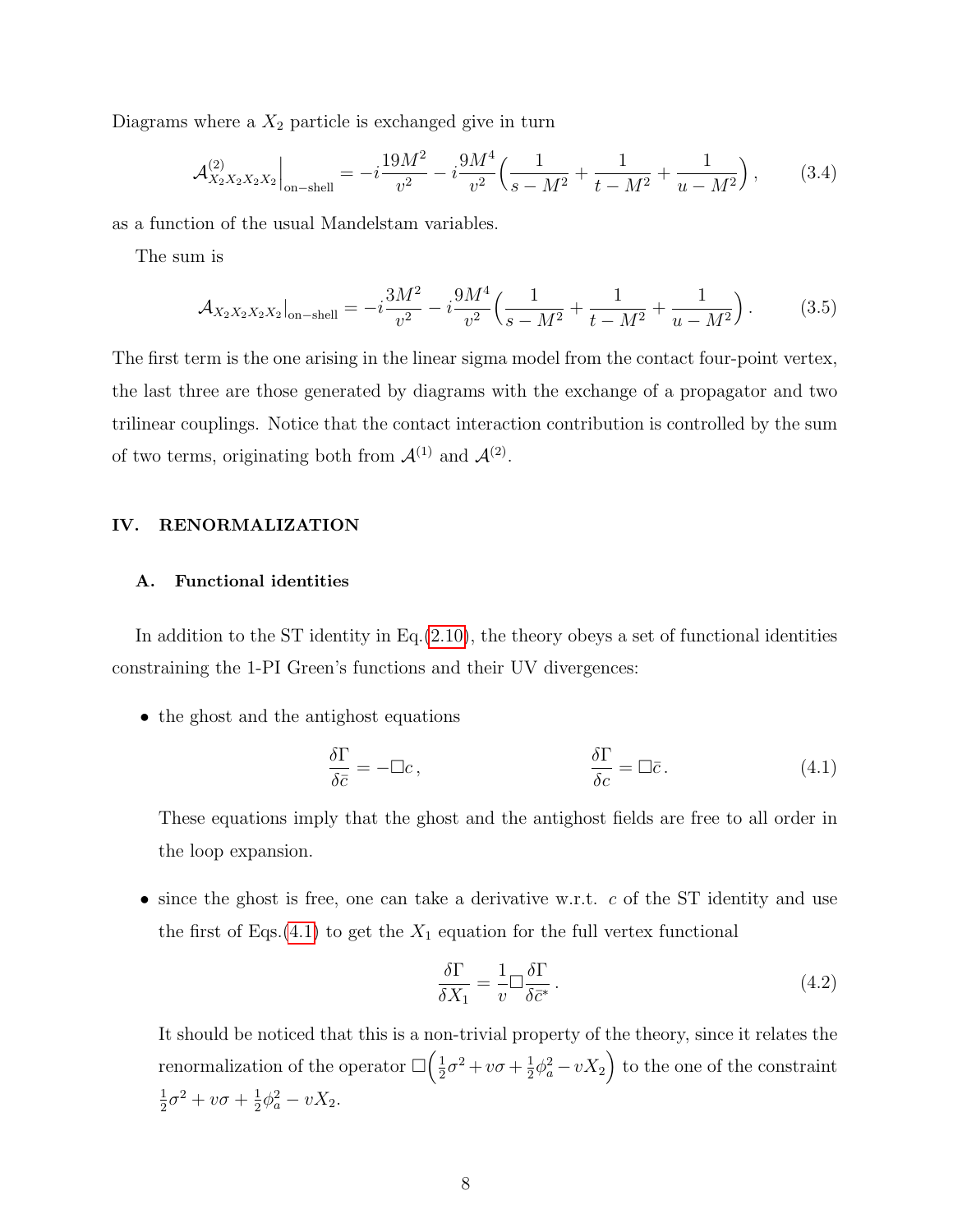• the shift symmetry

The shift symmetry

<span id="page-8-0"></span>
$$
\delta X_1(x) = \alpha(x), \quad \delta X_2(x) = -\alpha(x), \tag{4.3}
$$

gives

$$
\frac{\delta \Gamma}{\delta X_1(x)} - \frac{\delta \Gamma}{\delta X_2(x)} = -\Box (X_1 + X_2) + M^2 X_2 + v\overline{c}^*.
$$
\n(4.4)

The r.h.s. is linear in the quantized fields and therefore the classical symmetry can be extended at the full quantum level. By using the  $X_1$  equation [\(4.2\)](#page-7-2) into Eq.[\(4.4\)](#page-8-0) we obtain the  $X_2$ -equation

<span id="page-8-3"></span><span id="page-8-1"></span>
$$
\frac{\delta\Gamma}{\delta X_2(x)} = \frac{1}{v}\Box\frac{\delta\Gamma}{\delta\bar{c}^*} + \Box(X_1 + X_2) - M^2X_2 - v\bar{c}^*.
$$
\n(4.5)

• global  $SU(2)$  invariance

$$
\int d^4x \left[ -\frac{1}{2} \alpha_a \phi_a \frac{\delta \Gamma}{\delta \sigma} + \left( \frac{1}{2} (\sigma + v) \alpha_a + \frac{1}{2} \epsilon_{abc} \phi_b \alpha_c \right) \frac{\delta \Gamma}{\delta \phi_a} \right] = 0. \tag{4.6}
$$

In the above equation  $\alpha_a$  are constant parameters and  $\Gamma$  denotes the full 1-PI vertex functional (the generator of 1-PI amplitudes).

#### B. Power-counting

The potentially dangerous interaction terms are the one involving two derivatives arising from the fluctuation around the  $SU(2)$  constraint, namely

<span id="page-8-2"></span>
$$
\int d^4x \frac{1}{v}(X_1 + X_2) \Box \left(\frac{1}{2}\sigma^2 + \frac{1}{2}\phi_a^2\right)
$$
\n(4.7)

1-PI Green's functions involving external  $X_1$  and  $X_2$  legs are not independent, since they can be obtained through the functional identities Eqs. [\(4.2\)](#page-7-2) and [\(4.5\)](#page-8-1) in terms of amplitudes only involving insertions of  $\sigma'$ ,  $\phi_a$  and  $\bar{c}^*$ . For these amplitudes the dangerous interaction vertices in Eq. $(4.7)$  are always connected inside loops to the combination X. Since the propagator  $\Delta_{XX}$  falls off as  $1/p^4$  for large momenta, it turns out that the theory is still renormalizable by power counting.

The UV indices of the fields and the external source  $\bar{c}^*$  are as follows:  $\sigma'$  and  $\phi_a$  have UV dimension 1,  $\bar{c}^*$  has UV dimension 2.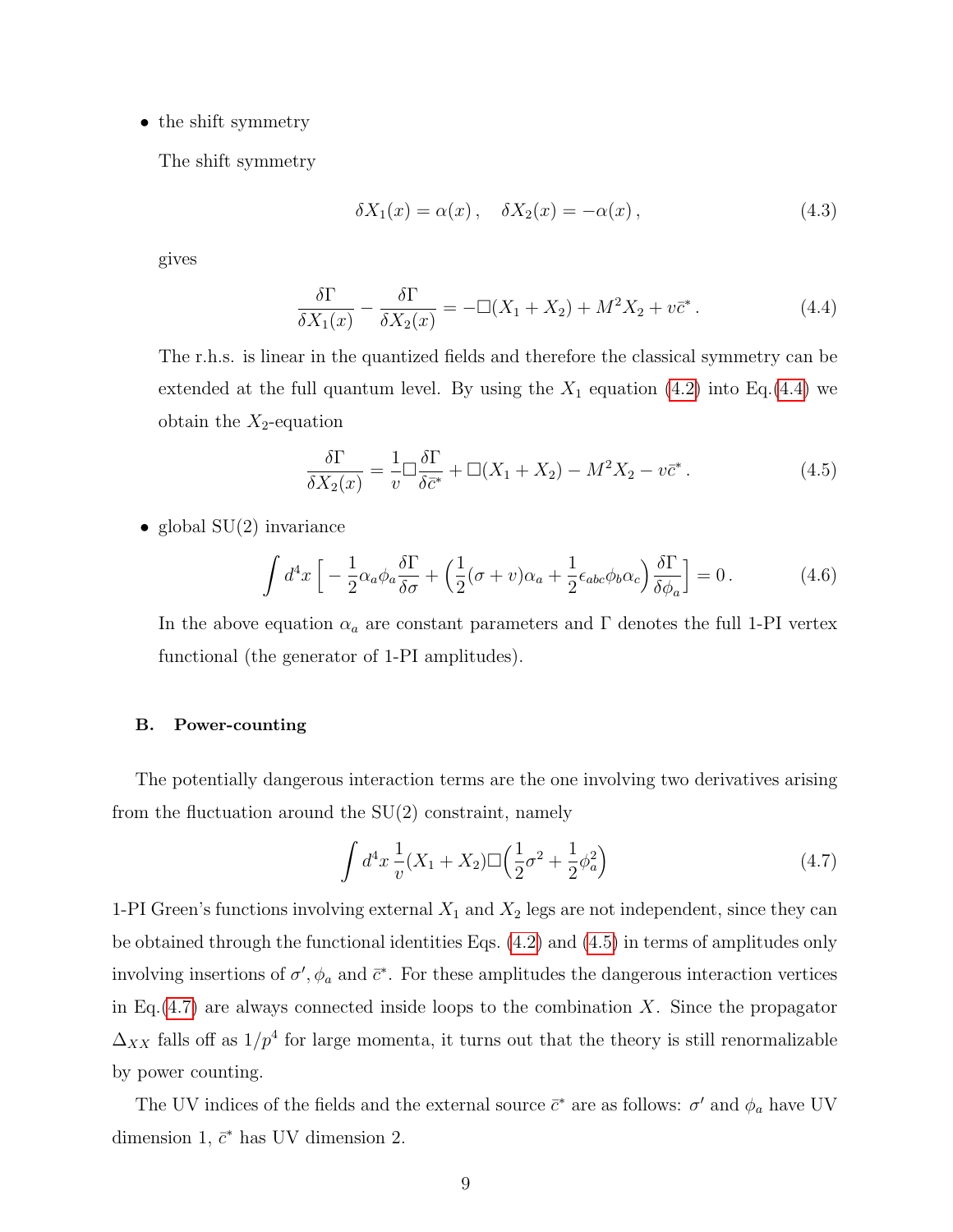#### C. Structure of the counterterms

We consider the action-like sector independent of  $X_1$  and  $X_2$ , since amplitudes involving these latter fields are controlled by Eqs.[\(4.2\)](#page-7-2) and [\(4.5\)](#page-8-1).

Eq.[\(4.6\)](#page-8-3) entails that the dependence on  $\sigma$  and  $\phi_a$  can only happen through action-like functionals invariant under global SU(2) symmetry, namely

$$
\mathcal{L}_{ct,1} = -\mathcal{Z}\left(\frac{1}{2}\partial^{\mu}\sigma\partial_{\mu}\sigma + \frac{1}{2}\partial^{\mu}\phi_{a}\partial_{\mu}\phi_{a}\right) - \mathcal{M}\left(\frac{1}{2}\sigma^{2} + v\sigma + \frac{1}{2}\phi_{a}^{2}\right) \n- \mathcal{G}\left(\frac{1}{2}\sigma^{2} + v\sigma + \frac{1}{2}\phi_{a}^{2}\right)^{2} - \mathcal{R}_{1}\bar{c}^{*}\left(\frac{1}{2}\sigma^{2} + v\sigma + \frac{1}{2}\phi_{a}^{2}\right).
$$
\n(4.8)

There also two invariants depending only on  $\bar{c}^*$ , i.e.

$$
\mathcal{L}_{ct,2} = -\mathcal{R}_2 \bar{c}^* - \frac{1}{2} \mathcal{R}_3 (\bar{c}^*)^2 \,. \tag{4.9}
$$

The most general counterterm Lagrangian at  $X_1 = X_2 = 0$  is thus given by

$$
\mathcal{L}_{ct} = \mathcal{L}_{ct,1} + \mathcal{L}_{ct,2} \,. \tag{4.10}
$$

Notice the appearance of a quartic potential term absent in the classical action [\(2.1\)](#page-3-1). It can be introduced from the beginning into the classical action without violating powercounting renormalizability, as was done in [\[11\]](#page-19-1). Notice that if one adds the invariant  $\int d^4x \, \mathcal{G}^{(0)}\Big(\frac{1}{2}\Big)$  $\frac{1}{2}\sigma^2 + 2v\sigma + \frac{1}{2}$  $\frac{1}{2}\phi_a^2$  at tree level, the physical content of the theory does not change  $(\mathcal{G}^{(0)}$  is not an additional physical parameter). Indeed this term can be rewritten as

$$
\int d^4x \, \mathcal{G}^{(0)} \Big(\frac{1}{2}\sigma^2 + 2v\sigma + \frac{1}{2}\phi_a^2\Big)^2 = \int d^4x \, s \Big[\mathcal{G}^{(0)}\bar{c} \Big(\frac{1}{2}\sigma^2 + 2v\sigma + \frac{1}{2}\phi_a^2 + vX_2\Big)\Big] + \mathcal{G}^{(0)}v^2X_2^2\tag{4.11}
$$

and this amounts to a redefinition of the mass parameter  $M^2 \to M^2 - \frac{1}{2}$  $\frac{1}{2}\mathcal{G}^{(0)}v^2$  plus a s-exact term that does not affect the physics. The relevant deformations of the functional identities controlling the theory when  $\mathcal{G}^{(0)}$  is non-zero has been given in [\[11\]](#page-19-1).

## D. One-loop divergences

The one-loop divergences are controlled by the six coefficients  $\mathcal{Z}^{(1)}, \mathcal{M}^{(1)}, \mathcal{G}^{(1)}, \mathcal{R}^{(j)}$ . Amplitudes are dimensionally regularized in D dimensions.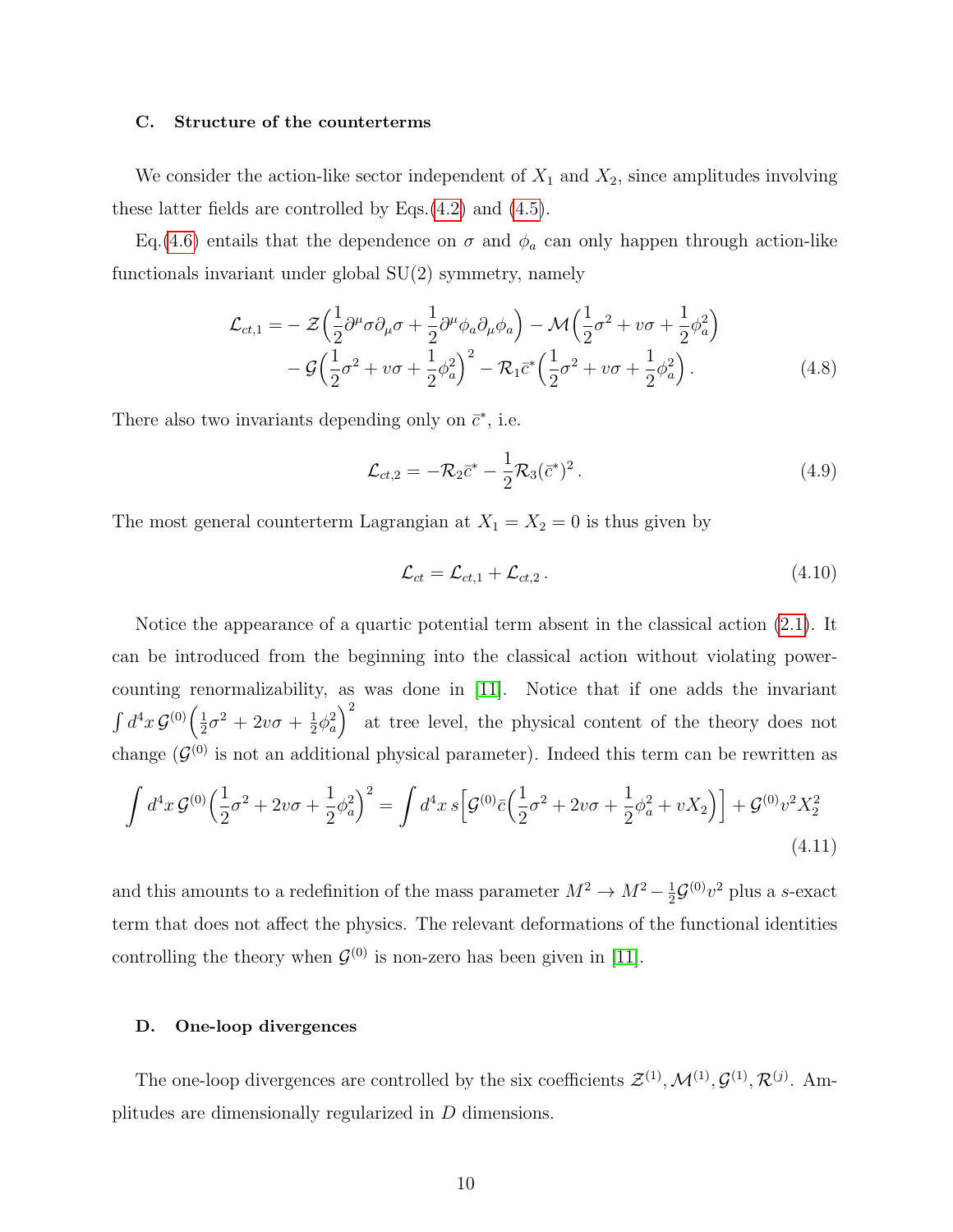The amplitude<sup>1</sup>  $\Gamma_{\bar{c}^*}^{(1)}$  $\frac{1}{c^*}$  fixes  $\mathcal{R}^{(2)} = -\frac{1}{16\pi}$  $\overline{16\pi^2}$  $M<sup>2</sup>$  $\frac{M^2}{4-D}$ . Γ<sup>(1)</sup><sub>*c*\**c*\* fixes  $\mathcal{R}^{(3)} = \frac{1}{4\pi}$ </sub>  $\overline{4\pi^2}$ 1  $\frac{1}{4-D}$ .  $\Gamma^{(1)}_{\bar{c}^*\sigma'}$  fixes  ${\cal R}^{(1)} = - \frac{1}{8\pi}$  $\overline{8\pi^2}$  $M^2$  $\frac{M^2}{v^2} \frac{1}{4-}$  $\frac{1}{4-D}$ .

Moreover

$$
\Gamma^{(1)}_{\phi_a \phi_b} \Big|_{UVdiv} = \frac{1}{8\pi^2} \frac{M^4}{v^2} \frac{\delta_{ab}}{4 - D} \,. \tag{4.12}
$$

The divergent part has no momentum dependence. This implies that  $\mathcal{Z}^{(1)} = 0$  and  $\mathcal{M}^{(1)} =$ 1  $\overline{8\pi^2}$  $M^4$  $\frac{M^4}{v^2} \frac{1}{4-}$  $\frac{1}{4-D}$ . Finally from the amplitude  $\Gamma^{(1)}_{\sigma'\sigma'}$  one obtains the coefficient  $\mathcal{G}^{(1)}=\frac{1}{8\pi}$  $\overline{8\pi^2}$  $M^4$  $\frac{M^4}{v^4} \frac{1}{4-}$  $\frac{1}{4-D}$ .

Let us now compute the divergences of the one- and two-point functions of  $X_1$  and  $X_2$ . This requires to use Eqs. $(4.2)$  and  $(4.5)$ . One finds (we denote the external momenta as arguments of the fields)

<span id="page-10-1"></span>
$$
\Gamma_{X_1(0)}^{(n)} = \Gamma_{X_2(0)}^{(n)} = 0, \qquad n \ge 1.
$$
\n(4.13)

Notice that Eqs.[\(4.2\)](#page-7-2) and [\(4.5\)](#page-8-1) holds in the  $\sigma - X_1 - X_2$  (canonical) basis. If one performs explicit computations in the most convenient diagonal  $\sigma' - X_1 - X_2$  basis one needs to take into account the contributions arising from the field redefinition from  $\sigma'$  to  $\sigma$ , namely on the example of the one-point functions (we denote by an underline the Green's functions in the diagonal basis whenever they differ from those in the canonical basis)

$$
\int d^4x \left( \Gamma^{(1)}_{\sigma'} \sigma' + \underline{\Gamma}^{(1)}_{X_1} X_1 + \underline{\Gamma}^{(1)}_{X_2} X_2 \right) = \int d^4x \left[ \Gamma^{(1)}_{\sigma'} \sigma + (\underline{\Gamma}^{(1)}_{X_1} - \Gamma^{(1)}_{\sigma'}) X_1 + (\underline{\Gamma}^{(1)}_{X_2} - \Gamma^{(1)}_{\sigma'}) X_2 \right]
$$
\n(4.14)

so that one finds by explicit computations

<span id="page-10-0"></span>
$$
\Gamma_{\sigma'(0)}^{(1)} = \underline{\Gamma}_{X_1(0)}^{(1)} = \underline{\Gamma}_{X_2(0)}^{(1)} = \frac{1}{16\pi^2} \frac{M^2}{v} A_0(M^2)
$$
\n(4.15)

in terms of the standard Passarino-Veltman scalar function  $A_0(M^2)$  (we use the conventions of [\[16,](#page-19-5) [17\]](#page-19-6)). Hence from Eq.[\(4.14\)](#page-10-0)

$$
\Gamma_{X_1(0)}^{(1)} = \underline{\Gamma}_{X_1(0)}^{(1)} - \Gamma_{\sigma'(0)}^{(1)} = 0, \qquad \qquad \Gamma_{X_2(0)}^{(1)} = \underline{\Gamma}_{X_2(0)}^{(1)} - \Gamma_{\sigma'(0)}^{(1)} = 0, \qquad (4.16)
$$

consistent with Eq.[\(4.13\)](#page-10-1).

<sup>&</sup>lt;sup>1</sup> We denote by a subscript the fields and external sources w.r.t. which one differentiates, e.g.  $\Gamma_{\bar{c}^*} = \frac{\delta \Gamma}{\delta \bar{c}^*}.$ It is understood that we set all fields and external sources to zero after differentiation.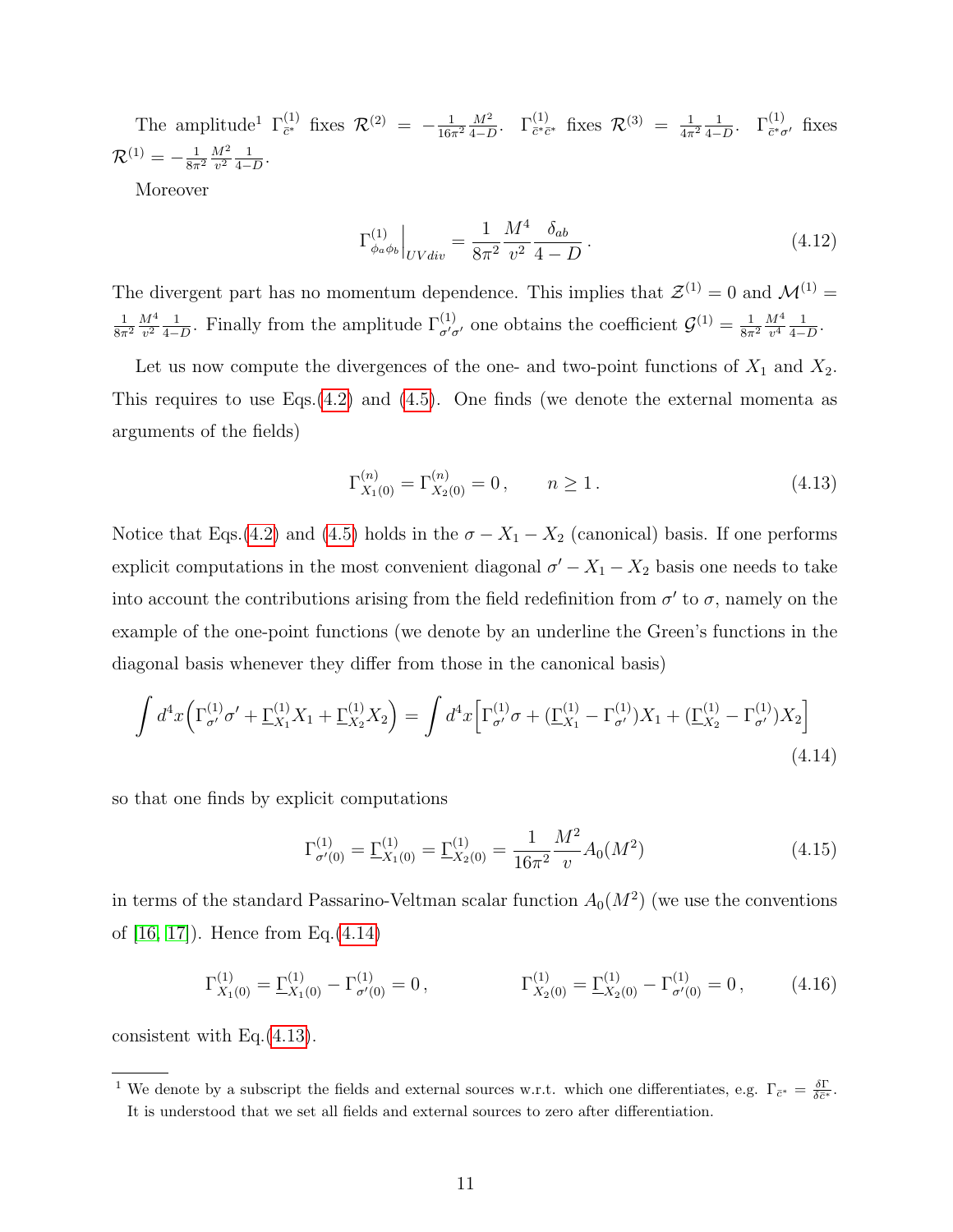For the two-point functions in the canonical basis we get

$$
\Gamma_{X_2(-p)X_2(p)}^{(n)} = \Gamma_{X_1(-p)X_1(p)}^{(n)} = \Gamma_{X_1(-p)X_2(p)}^{(n)} = \frac{1}{v^2} p^4 \Gamma_{\bar{c}^*(-p)\bar{c}^*(p)}^{(n)}, \qquad n \ge 1.
$$
 (4.17)

so that the common UV divergent part is

$$
\frac{1}{v^2} p^4 \Gamma^{(n)}_{\bar{c}^*(-p)\bar{c}^*(p)}\Big|_{UVdiv} = \frac{1}{4\pi^2} \frac{p^4}{v^2} \frac{1}{4-D} \, .
$$

#### E. Normalization conditions

The two-point functions of  $X_1$  and  $X_2$  in the diagonal basis read

$$
\underline{\Gamma}_{X_1(-p)X_1(p)}^{(n)} = \underline{\Gamma}_{X_2(-p)X_2(p)}^{(n)} = \underline{\Gamma}_{X_1(-p)X_2(p)}^{(n)} = \frac{p^4}{v^4} \Gamma_{\bar{c}^*(-p)\bar{c}^*(p)}^{(n)} - \Gamma_{\sigma'(-p)\sigma'(p)}^{(n)} \tag{4.18}
$$

The finite part of the coefficient  $\mathcal{R}_3^{(n)}$  $\binom{n}{3}$  is chosen order by order in the loop expansion so that

$$
\underline{\Gamma}_{X_1(-p)X_1(p)}^{(n)}\Big|_{p^2=M^2} = \underline{\Gamma}_{X_1(-p)X_2(p)}^{(n)}\Big|_{p^2=M^2} = 0 \tag{4.19}
$$

This ensures that there is no mixing between  $X_1$  and  $X_2$  at the pole  $p^2 = M^2$ . By Eq.[\(4.18\)](#page-11-0) this also implies that

<span id="page-11-3"></span><span id="page-11-2"></span><span id="page-11-1"></span><span id="page-11-0"></span>
$$
\left. \frac{\Gamma^{(n)}_{X_2(-p)X_2(p)}}{\right|_{p^2=M^2}} = 0, \tag{4.20}
$$

i.e. one is performing an on-shell renormalization, fixing the position of the physical pole of the  $X_2$  mode at its tree level value  $M^2$ .

The finite part of the coefficient  $\mathcal{R}_2^{(n)}$  $\binom{n}{2}$  is chosen order by order in the loop expansion in such a way to ensure the absence of a tadpole contribution to  $X_2$ :

$$
\underline{\Gamma}_{X_2(0)}^{(n)}\Big|_{p^2=M^2} = -\frac{p^2}{v} \left. \Gamma_{\bar{c}^*(0)}^{(n)}\right|_{p^2=M^2} + \left. \Gamma_{\sigma'(0)}^{(n)}\right|_{p^2=M^2} = 0. \tag{4.21}
$$

The finite part of the coefficient  $\mathcal{R}_1^{(n)}$  $\binom{n}{1}$  is adjusted so that the mixing between  $\sigma'$  and  $X_2$ vanishes on the pole  $p^2 = M^2$ :

$$
\underline{\Gamma}_{X_2(-p)\sigma'(p)}^{(n)}\Big|_{p^2=M^2} = -\frac{p^2}{v} \left. \Gamma_{\sigma'(-p)\bar{c}^*(p)}^{(n)}\right|_{p^2=M^2} + \left. \Gamma_{\sigma'(-p)\sigma'(p)}^{(n)}\right|_{p^2=M^2} = 0. \tag{4.22}
$$

Eqs.[\(4.19\)](#page-11-1), [\(4.21\)](#page-11-2) and [\(4.22\)](#page-11-3) ensure that the massive physical scalar mode is described by the field  $X_2$  to all orders in the loop expansion.

The finite parts of the remaining coefficients  $\mathcal{M}^{(n)}$ ,  $\mathcal{G}^{(n)}$  and  $\mathcal{Z}^{(n)}$  are chosen in order to ensure the absence of a tadpole for  $\sigma'$  and the on-shell normalization conditions for  $\sigma'$ , namely

$$
\Gamma_{\sigma'(0)}^{(n)}\Big|_{p^2=0} = 0\,, \qquad \Gamma_{\sigma'(-p)\sigma'(p)}^{(n)}\Big|_{p^2=0} = 0\,, \qquad \frac{d}{dp^2}\Gamma_{\sigma'(-p)\sigma'(p)}^{(n)}\Big|_{p^2=0} = 1\,. \tag{4.23}
$$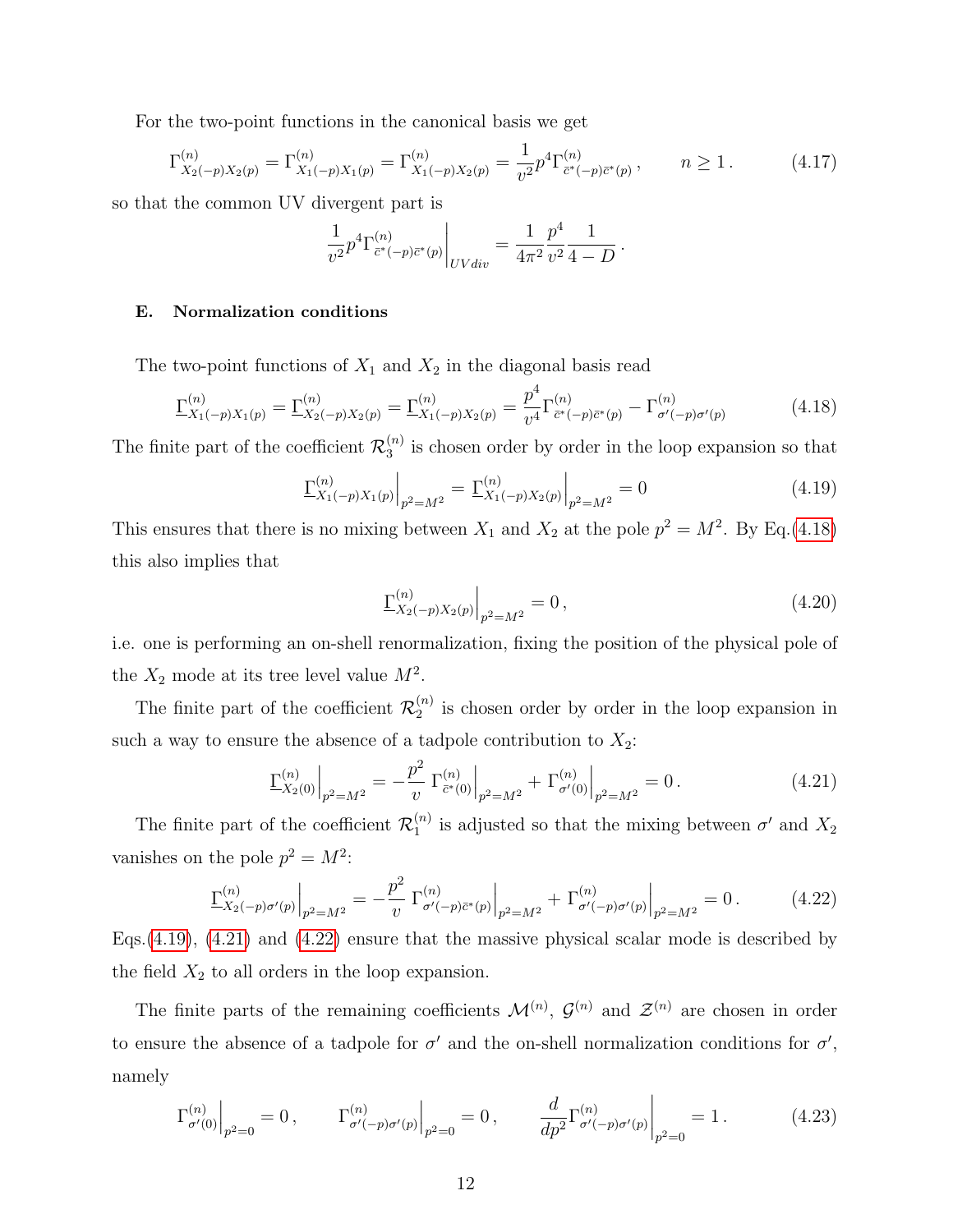## <span id="page-12-0"></span>V. THE z-MODEL

There is a single term that can be added to the classical action in order to preserve Eq.[\(4.5\)](#page-8-1) at the quantum level by deforming its r.h.s. by a linear term in the quantized fields, namely a kinetic term for  $X_2$ 

$$
\int d^4x \frac{z}{2} \partial^\mu X_2 \partial_\mu X_2 \,. \tag{5.1}
$$

By the same arguments leading to Eq.[\(2.4\)](#page-3-2) upon integration of  $X_1$  and  $X_2$  at tree-level this yields the dimension-six operator

<span id="page-12-2"></span>
$$
\int d^4x \frac{z}{v^2} \partial_\mu \Phi^\dagger \Phi \partial^\mu \Phi^\dagger \Phi \,. \tag{5.2}
$$

The functional identities controlling the theory are unchanged with the exception of Eq.[\(4.5\)](#page-8-1), which becomes

$$
\frac{\delta \Gamma}{\delta X_2(x)} = \frac{1}{v} \Box \frac{\delta \Gamma}{\delta \bar{c}^*} + \Box (X_1 + (1 - z)X_2) - M^2 X_2 - v \bar{c}^* \,. \tag{5.3}
$$

The propagator of  $X_2$  is modified as follows

$$
\Delta_{X_2 X_2} = \frac{i}{(1+z)p^2 - M^2}.
$$
\n(5.4)

Power-counting renormalizability is lost since the cancellation mechanism between the propagator of  $X_1$  and  $X_2$  is no more at work at  $z \neq 0$ . Indeed the propagator for the combination  $X = X_1 + X_2$  is now

$$
\Delta_{XX} = \frac{i(-zp^2 + M^2)}{p^2[(1+z)p^2 - M^2]},
$$
\n(5.5)

so that at  $z \neq 0$  the propagator falls off as  $p^{-2}$  for large momentum p and therefore cannot compensate the contributions from the derivative interaction vertices.

The dependence on  $z$  can be controlled by the following differential equation

<span id="page-12-1"></span>
$$
\frac{\partial \Gamma}{\partial z} = \int d^4x \, \frac{\delta \Gamma}{\delta R(x)}\tag{5.6}
$$

where  $R(x)$  is the source coupled in the classical action to the composite operator  $\mathcal{O}(x)$  =  $-\frac{1}{2}X_2 \Box X_2$ . Notice that the insertion of the operator  $\mathcal{O}(x)$  happens at zero momentum (due to the integration over  $d^4x$ .

This in turn entails that the Green's functions at  $z \neq 0$  can be defined as a perturbative expansion around the power-counting renormalizable model at  $z = 0$ .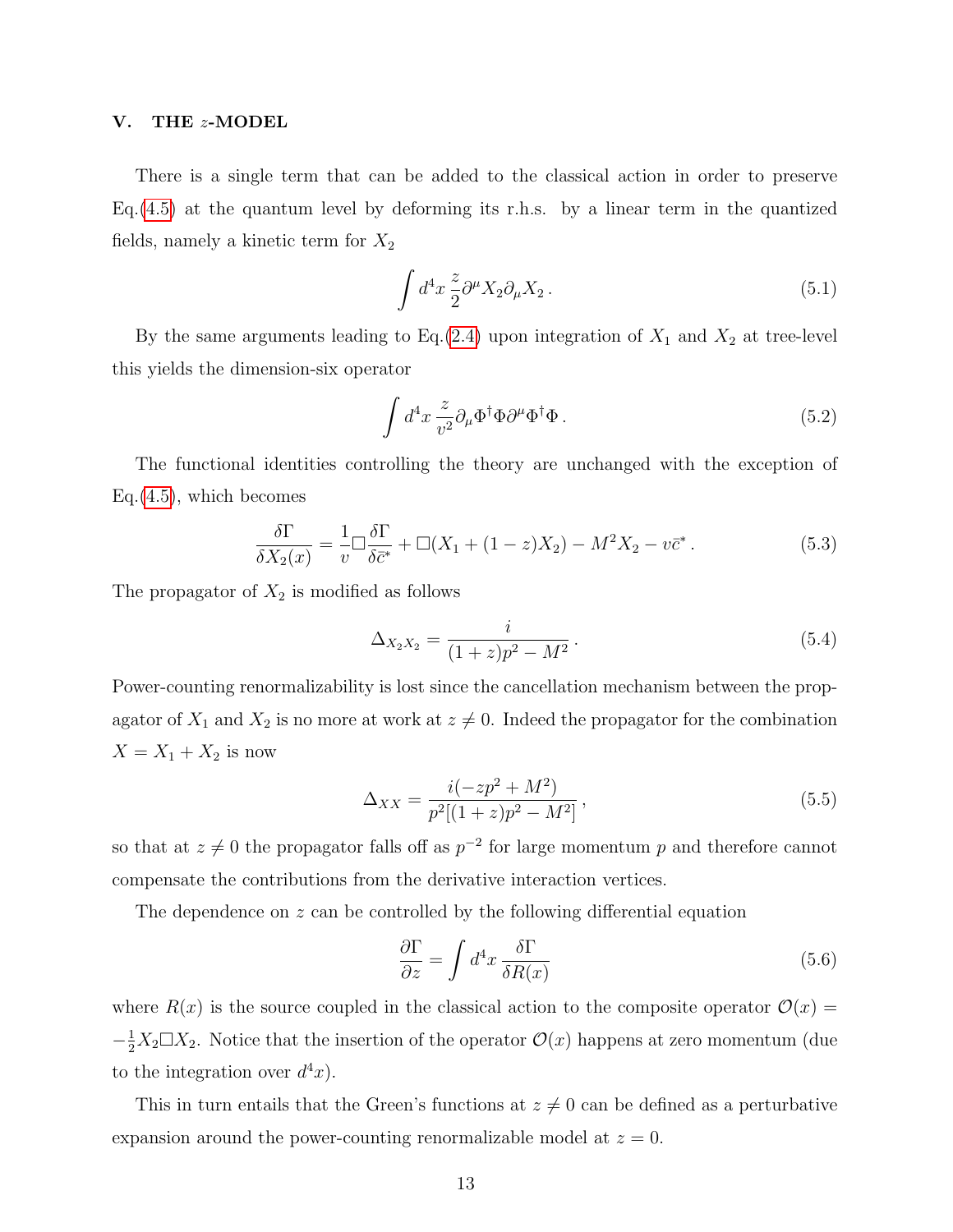

<span id="page-13-1"></span>FIG. 1: Mass insertions (the dots) on a  $X_2$  propagator (drawn as a solid line)

## <span id="page-13-0"></span>VI. EXPANSION AROUND  $z = 0$

Eq.[\(5.6\)](#page-12-1) states that the contribution of the order  $z^n$  of a 1-PI Green's function  $\gamma$  is obtained by a repeated insertion of the operator  $\mathcal{O}(x)$  in the X<sub>2</sub>-lines of each diagram contributing to  $\gamma$  in the theory at  $z = 0$ . This can be easily understood since the propagator  $\Delta_{X_2X_2}$  can be Taylor-expanded according to

$$
\Delta_{X_2 X_2} = \frac{i}{(1+z)p^2 - M^2} = \frac{i}{(p^2 - M^2)\left[1 + \frac{zp^2}{p^2 - M^2}\right]} = \frac{i}{p^2 - M^2} \sum_{n=0}^{\infty} (-1)^n \left(\frac{zp^2}{p^2 - M^2}\right)^n.
$$
\n(6.1)

The term of order  $n$  in the r.h.s. of the above equation is generated by the insertion of n vertices  $izp^2$  on the  $X_2$ -line, namely n insertions of the operators  $\mathcal{O}(x)$  at zero external momenta (see Fig. [1\)](#page-13-1).

We remark that the decomposition of the propagator  $\Delta_{XX}$  at  $z \neq 0$  can be expressed as the result of repeated mass insertions according to the following identity

$$
\Delta_{X_2 X_2} = \sum_{n=0}^{\infty} (-1)^n z^n \left[ 1 + (1 - \delta_{n,0}) \sum_{k=1}^n \binom{n}{k} \frac{M^{2k}}{k} \frac{\partial^k}{\partial (M^2)^k} \right] \frac{i}{p^2 - M^2} \,. \tag{6.2}
$$

Since power-counting renormalizability is lost, one can choose a finite renormalization for each  $R$ -insertion in the  $X_2$ -lines of a given diagram. Such finite renormalizations have to vanish for  $z \to 0$  (since otherwise one would add forbidden finite counterterms in the power-counting renormalizable theory at  $z = 0$ ). This is certainly possible in the spirit of effective field theories.

There is however a very simple prescription to evaluate all the divergences in the theory at  $z \neq 0$ : multiply each diagram in the power-counting renornmalizable theory at  $z = 0$ , with N internal  $X_2$ -lines and contributing to  $\gamma$ , by a prefactor  $(1+z)^{-N}$  and replace  $M^2 \to$  $M^2/(1+z)$ . Then the UV divergences can be read off directly from amplitudes evaluated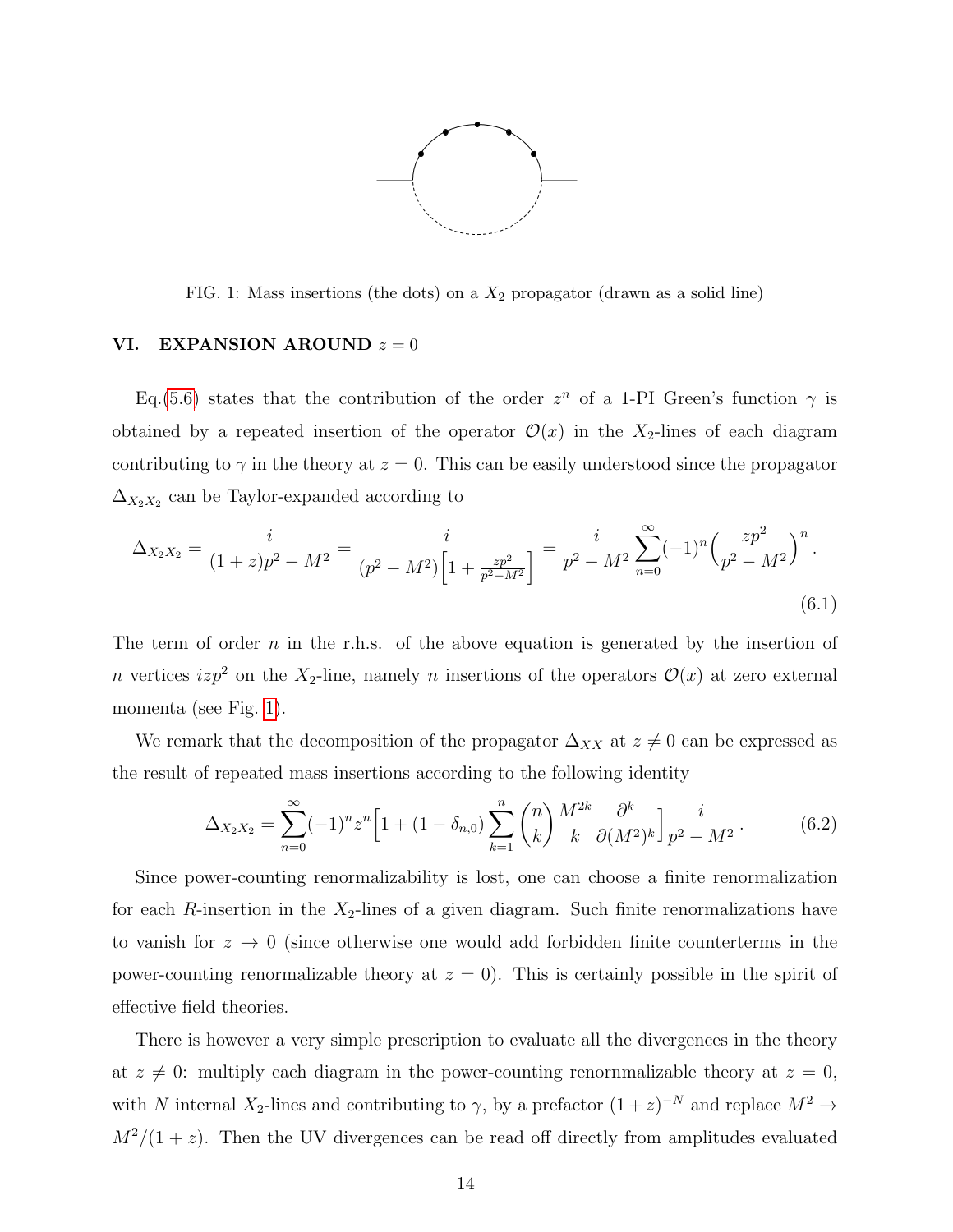

<span id="page-14-0"></span>FIG. 2: Diagrams contributing to  $\Gamma^{(1)}_{\sigma'\sigma'}$  (thin solid lines denote the  $X_2$  propagator, thick solid lines the  $\sigma'$  propagator. A dashed line denote a  $X_1$  propagator)

at  $z = 0$ . Notice that this is possible due to the fact that z enters in the quadratic part of the classical action only.

If one adds finite z-dependent counterterms order by order in the loop expansion, one is introducing an additional source of z-dependence into the amplitudes that spoils the simple prescription given here. The latter is compatible only with the finite renormalizations of the theory at  $z = 0$ .

We consider here as an example the two-point amplitude  $\Gamma_{\sigma'\sigma'}^{(1)}$ . There are five diagrams contributing to this amplitude, depicted in Fig. [2.](#page-14-0)

The first two diagrams are UV convergent, the third and the fourth contain one  $X_2$ -line, the fifth two internal  $X_2$ -lines. This dictates the behaviour of the prefactors  $1/(1+z)$  in front of each amplitude.

The physical mass of the canonically normalized  $X_2$  field is

$$
M_{phys}^2 = \frac{M^2}{1+z} \,. \tag{6.3}
$$

If one fixes  $M_{phys}$  (which, when the model is embedded as the scalar sector of the electroweak theory, corresponds to the measured Higgs mass), then for amplitudes expressed in terms of  $M_{phys}$  there are no further sources of z-dependence other than the prefactors  $1/(1+z)$ .

Considering M as the mass of new physics, the limit  $M \to \infty$  is equivalent to  $z \to \infty$ . In this limit the diagrams involving the exchange of internal  $X_2$ -lines go to zero and one gets back the non-linear  $\sigma$  model described in [\[11\]](#page-19-1).

In terms of  $M_{phys}$  the one-loop divergence of  $\Gamma_{\sigma'\sigma'}^{(1)}$  at finite z is

$$
\Gamma_{\sigma'\sigma'}^{(1)UV} = \frac{M_{phys}^2}{8\pi^2 v^2 (4-D)} \left[ 3M_{phys}^2 \frac{1-z}{(1+z)^2} - p^2 \frac{z}{(1+z)^2} \right].
$$
 (6.4)

For large z it is of order  $1/z$ , as expected (since the diagrams 1 and 2 are not UV divergent and the remaining three contain at least one  $X_2$ -line). At  $z = 0$  one recovers the divergence of the power-counting renormalizable theory.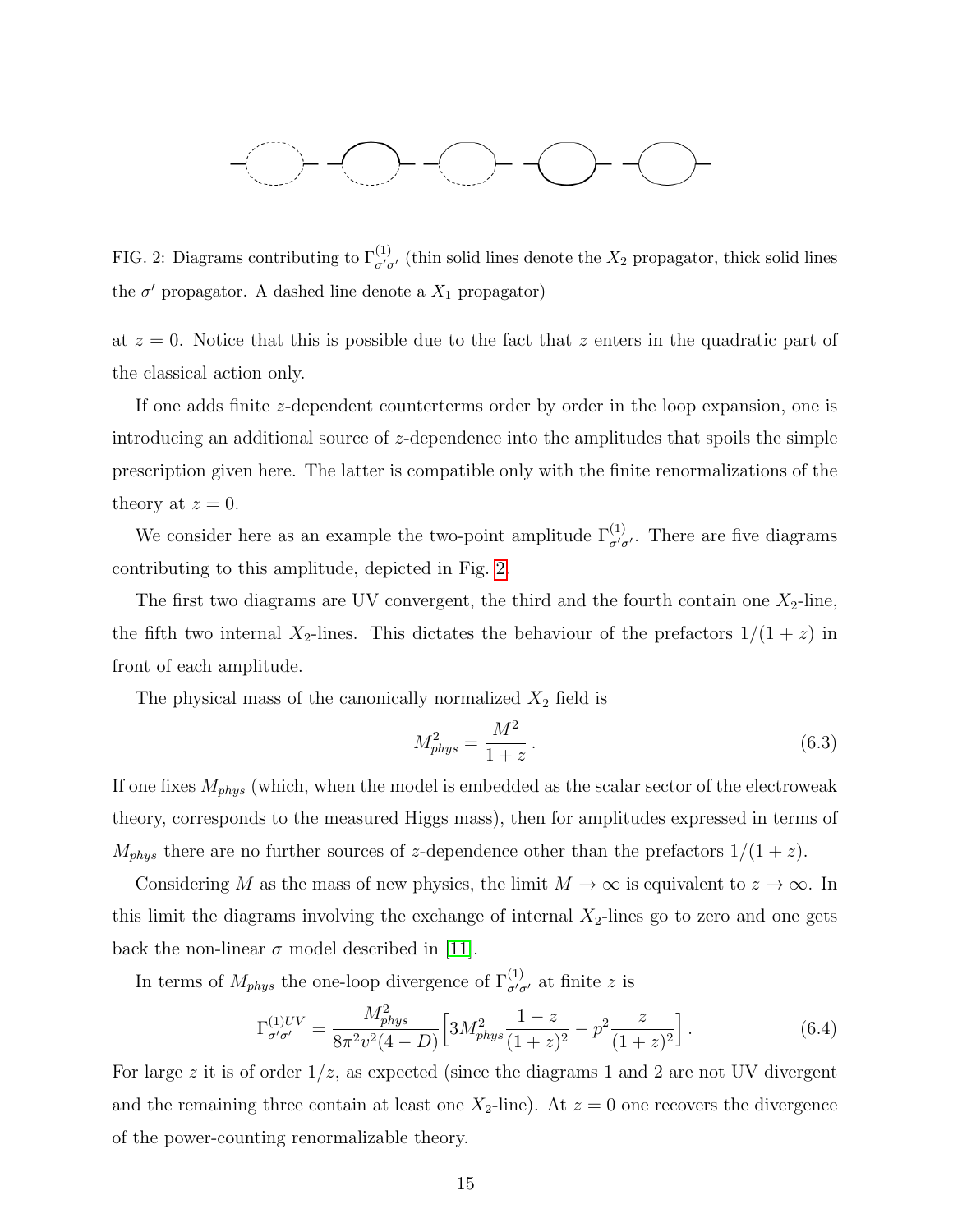## <span id="page-15-0"></span>VII. UV COMPLETION

Under the assumption that all scalar fields should obey at the classical level asymptotically Klein-Gordon equations of motion, the most general  $X_2$ -equation is given by Eq.[\(5.3\)](#page-12-2) and includes the kinetic term controlling the violation of power-counting renormalizability. The fact that  $X_2$  is a singlet under  $SU(2)$  symmetry entails however on symmetry grounds that more general quadratic terms in the tree-level action can be considered without violating the defining functional symmetries of the theory.

These terms might capture some features of the UV completion of the model from a more fundamental theory, valid at a much higher scale  $\Lambda$ . This possibility is a peculiar feature of the higher derivative formulation where the physical parameters of the theory are embodied in the two-point sector.

As an example, the bad UV behaviour of the X propagator at  $z \neq 0$  can be regularized by the following choice of the  $X_2$ -propagator

$$
\Delta_{X_2 X_2} = \frac{i}{(1+z)p^2 - M^2} - \frac{i}{\Lambda^2} \left[ \exp\left( -\frac{z}{z+1} \frac{\Lambda^2}{p^2} \right) - 1 \right]. \tag{7.1}
$$

For large momenta  $\Delta_{X_2X_2}$  goes as

<span id="page-15-1"></span>
$$
\Delta_{X_2 X_2} \sim_{p \to \infty} \frac{i}{p^2} + i \frac{M^2 - \frac{\Lambda^2}{2} z^2}{(1+z)^2 p^4} \tag{7.2}
$$

so that  $\Delta_{XX}$  goes as  $p^{-4}$ , making the derivative interaction terms harmless. Of course such a deformation is not unique (for instance the replacement exp  $\left(-\frac{z}{\sigma}\right)$ z+1  $\Delta^2$  $\frac{\Lambda^2}{p^2}) \quad \rightarrow$  $\exp\left(-z\frac{\Lambda^2}{(1+z)n^2}\right)$  $\frac{\Lambda^2}{(1+z)p^2-M^2}$  into Eq.[\(7.1\)](#page-15-1) would also work).

This implies that one can regularize the propagator of the  $X_2$  field in the UV in such a way to preserve power-counting renormalizability without destroying the symmetries of the model and without introducing new physical poles in the spectrum.

Power-counting renormalizability at  $z \neq 0$  can also be restored by adding new physical  $SU(2)$ -invariant modes. For that purpose consider the following propagator for the field  $X_2$ (now a field with a non-trivial Källen-Lehmann spectral density):

<span id="page-15-2"></span>
$$
\Delta_{X_2 X_2} = \frac{i}{(1+z)p^2 - M^2} + \sum_{j=1}^{N} \frac{i}{z_j p^2 - M_j^2},\tag{7.3}
$$

where  $z_j > 0$ . The propagator in Eq.[\(7.3\)](#page-15-2) describes a set of physical resonances at mass  $M^2/(1+z)$  and  $M_j^2/z_j$ . A suitable choice of the  $z_j$  allows to cancel the UV behaviour in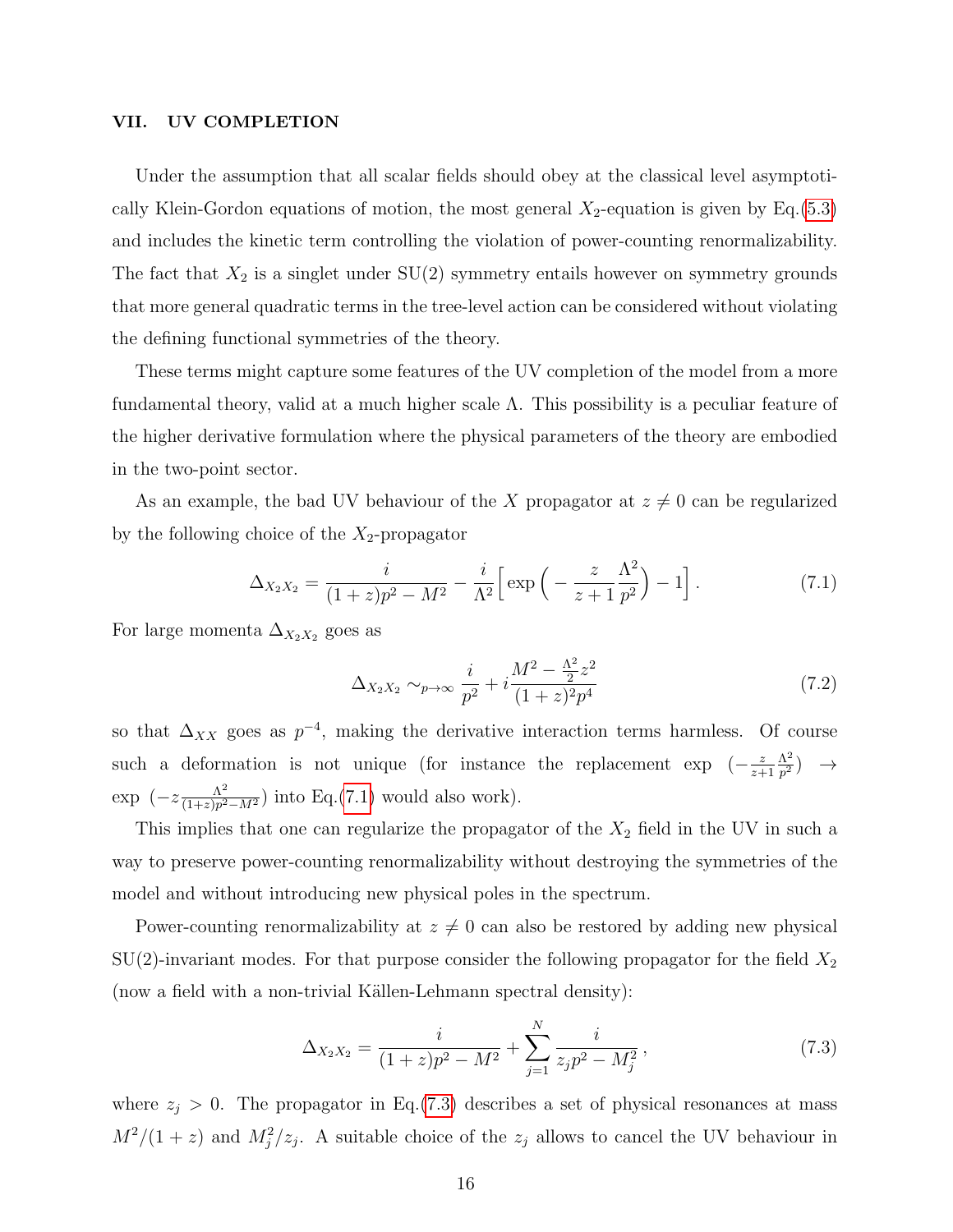$1/p^2$  of  $\Delta_{XX}$ , therefore re-establishing power-counting renormalizability. For simplicity we choose all the  $z_j$  to have the same common value  $z_c$ . Then the leading order in  $1/p^2$  of the propagator  $\Delta_{XX}$  is cancelled provided that one chooses

$$
z_c = N \frac{1+z}{z} = N \frac{M^2}{M^2 - M_{phys}^2} \,. \tag{7.4}
$$

The positivity condition on  $z_c$  yields  $M > M_{phys}$ .

Both with a UV-regularized propagator and with the addition of further resonances at higher masses, the  $X_2$ -equation now takes the form (written for convenience in the Fourier space)

$$
\frac{\delta \Gamma}{\delta X_2(p)} = -\frac{1}{v} p^2 \frac{\delta \Gamma}{\delta \bar{c}^*(p)} - p^2 X_1 + \mathcal{K}(p) X_2(p) - v \bar{c}^*(p) ,\qquad (7.5)
$$

where

<span id="page-16-0"></span>
$$
\mathcal{K}^{-1}(p) = -i\Delta_{X_2 X_2}(p). \tag{7.6}
$$

The r.h.s. of Eq.[\(7.5\)](#page-16-0) is still linear in the quantized fields.

It is suggestive that such pieces of information about the UV completion can be embodied into the two-point function of the  $X_2$  scalar, without the need to modify the interaction sector of the theory.

Linearity of Eq.[\(7.5\)](#page-16-0) imposes strong constraints on the allowed potential. As an example, let us consider the theory with two physical massive scalars, i.e.  $X_2 = \chi_1 + \chi_2$  where  $\chi_1$ has mass  $M/\sqrt{1+z}$  and  $\chi_2$  has mass  $M_1/\sqrt{z_1}$ . Since both  $\chi_1$  and  $\chi_2$  are BRST-invariant, bilinear mixing terms involving these fields can be removed and the quadratic part of the action reads

$$
S_2 = \int d^4x \left( -\frac{1}{2}\sigma'\Box\sigma' + \frac{1}{2}X_1\Box X_1 - \frac{z_1}{2}\chi_1\Box\chi_1 - \frac{M_1^2}{2}\chi_1^2 - \frac{1+z}{2}\chi_2\Box\chi_2 - \frac{M^2}{2}\chi_2^2 \right). \tag{7.7}
$$

The propagator of  $X_2$  is then given by Eq.[\(7.3\)](#page-15-2). The interaction terms are obtained by replacing  $X_2 = \chi_1 + \chi_2$ . The inclusion of the field  $\chi_1$  allows to reproduce the Higgs singlet model (HSM), where in addition to the Higgs doublet the real scalar singlet  $\chi_1$  is introduced [\[18–](#page-19-7)[25\]](#page-19-8). The most general tree-level potential compatible with SU(2) symmetry and of dimension  $\leq 4$  is

<span id="page-16-1"></span>
$$
V = -v\mu_{\Phi}^2 X_2 + \frac{M_2^2}{2} X_2^2 + v\mu_{\Phi\chi} X_2 \chi_1 + v^2 \frac{\lambda_{\Phi\chi}}{2} X_2 \chi_1^2 + \mu_{\chi}^3 \chi_1 + \frac{M_1^2}{2} \chi_1^2 + \frac{\mu_{\chi}'}{3} \chi_1^3 + \frac{\lambda_{\chi}}{4} \chi_1^4
$$
 (7.8)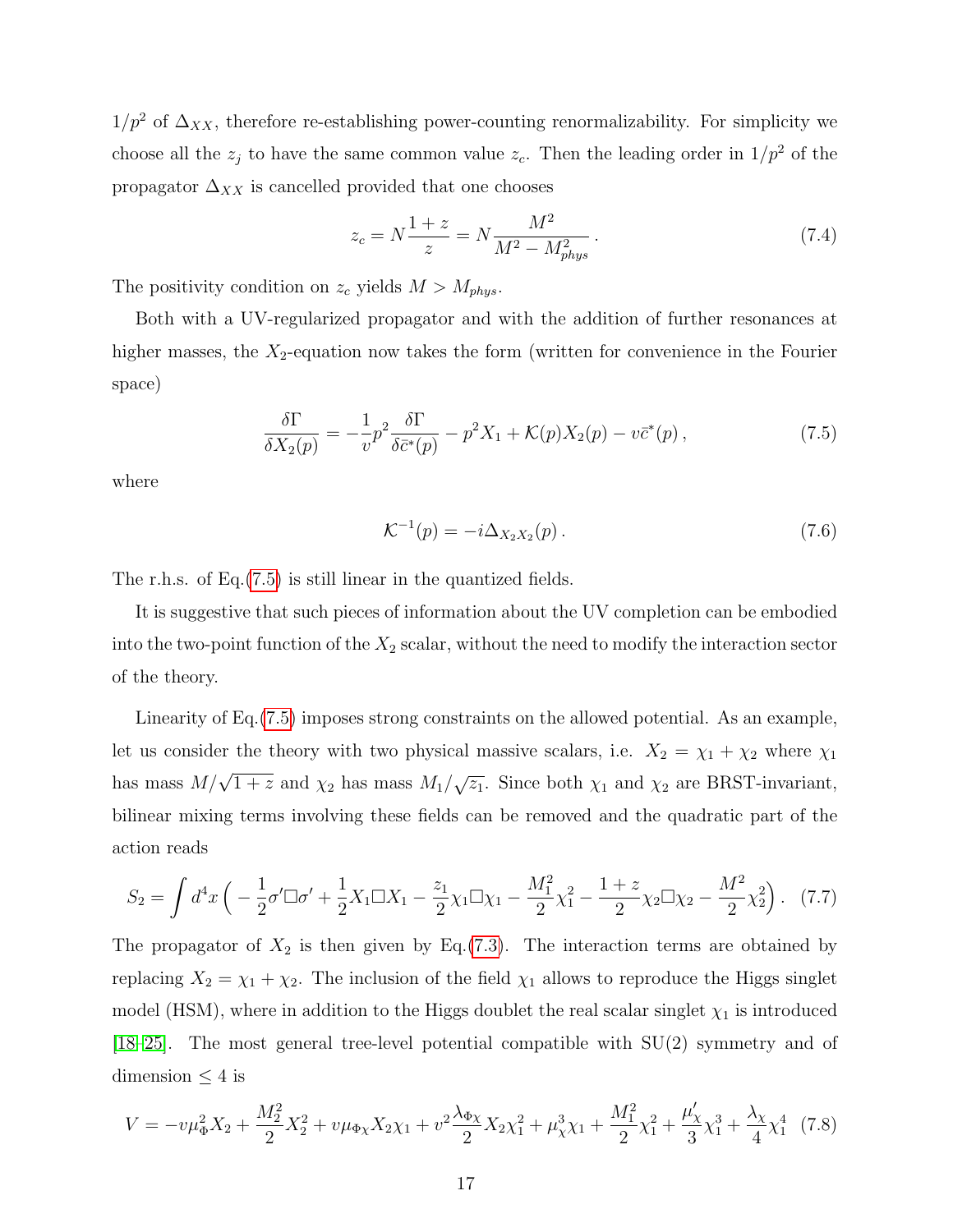Going on-shell with  $X_1$  one again finds  $X_2 = \frac{1}{v} \Phi^{\dagger} \Phi$  and upon substitution in Eq.[\(7.8\)](#page-16-1) we obtain the standard formulation of the HSM potential. The coefficient of the quartic term  $(\Phi^{\dagger}\Phi)^2$  is  $\lambda_{\Phi} = \frac{M_2^2}{2v^2}$ .

Imposing linearity of the  $X_2$ -equation yields the constraint

<span id="page-17-1"></span>
$$
\lambda_{\Phi \chi} = 0 \tag{7.9}
$$

Provided that  $\lambda_{\chi} > 0$ , positivity of  $M_2$  and Eq.[\(7.9\)](#page-17-1) ensures the fulfillment of the vacuum stability condition, namely  $\lambda_{\Phi} > 0$ ,  $\lambda_{\chi} > 0$ ,  $4\lambda_{\Phi} \lambda_{\chi} > \lambda_{\Phi\chi}^2$  [\[25\]](#page-19-8).

## <span id="page-17-0"></span>VIII. CONCLUSIONS

The linear  $\sigma$  model can be formulated in such a way that the mass of the physical scalar particle only appears in the quadratic part of the action by introducing suitable derivative interactions. Power-counting renormalizability is satisfied. The amplitudes involving a scalar field  $X_2$  are determined by a functional identity implementing at the quantum level the equation of motion for  $X_2$ . This identity admits a unique deformation (if only local monomials in the fields and their derivatives of dimension  $\leq 4$  are allowed in the action), given by a kinetic term for  $X_2$  with coefficient z. Once such a kinetic term is introduced into the classical action, power-counting renormalizability is lost. Violation of power-counting renormalizability is controlled by the parameter z. At  $z = 0$  we recover the original powercounting renormalizable model. The amplitudes of the full theory can be expanded as a power series in z with coefficients given by diagrams of the original theory at  $z = 0$ . Each order in z is associated to an additional zero-momentum insertion of the kinetic operator. The theory at  $z \neq 0$  comes with a natural prescription for the evaluation of its amplitudes: the latter are given by diagrams in the  $z = 0$  theory suitably rescaled by factors of  $1 + z$ according to the number of  $X_2$ -lines of each diagrams, modulo a redefinition of the mass of the  $X_2$ -field. At fixed physical mass of the scalar particle, the dependence on  $1 + z$  only happens through the overall rescaling of the single diagrams.

The requirement that such a prescription is not spoiled by finite renormalizations yields a consistent choice of the finite counterterms order by order in the loop expansion to all orders in z.

The model studied in this paper provides an example of a non power-counting renormaliz-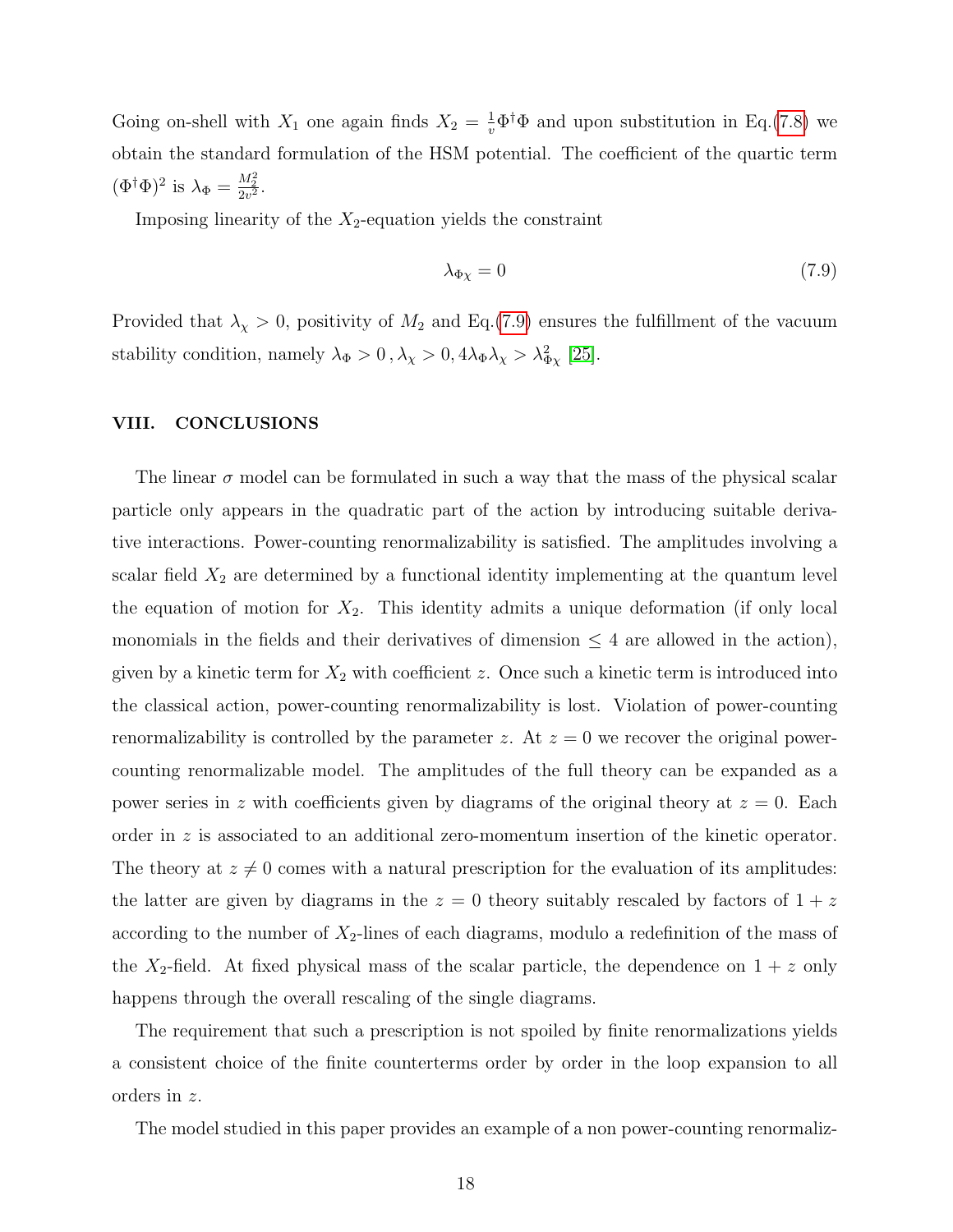able model defined as a series expansion in  $z$  with coefficients evaluated in the power-counting renormalizable theory at  $z = 0$ . Moreover it yields an example of a theory where the large mass scale regime  $M \to \infty$  at fixed mass of the physical scalar particle is achieved as the limit  $z \to \infty$  and admits a very simple diagrammatic interpretation. The limit  $M \to \infty$ is a strongly interacting regime associated with the nonlinear  $\sigma$ -model in the formalism introduced in [\[11\]](#page-19-1).

Finally it turns out that, as a consequence of the fact that  $X_2$  is a  $SU(2)$  singlet, one might consider symmetric non-local deformations of the two-point 1-PI function for  $X_2$ , as a way of describing the effects of would-be new physics at a much higher scale Λ. These deformations can be chosen (non-uniquely) in such a way to restore power-counting renormalizability at  $z \neq 0$  without spoiling the defining functional identities of the theory.

It is remarkable fact that such effects of physics at a higher scale can be encoded via a modification only affecting the two-point sector, without altering the derivative interaction.

#### Acknowledgments

The Author wishes to thank the Service de Physique Théorique et Mathématique at the ULB Brussels, where part of this work was carried out, for the warm hospitality. Useful comments by D. Binosi are gratefully acknowledged.

- <span id="page-18-1"></span><span id="page-18-0"></span>[1] S. Chatrchyan et al. (CMS), Phys. Lett. B716, 30 (2012), 1207.7235.
- <span id="page-18-2"></span>[2] G. Aad et al. (ATLAS), Phys. Lett. B716, 1 (2012), 1207.7214.
- [3] P. W. Higgs, Phys. Rev. 145, 1156 (1966).
- [4] P. W. Higgs, Phys. Rev. Lett. **13**, 508 (1964).
- <span id="page-18-3"></span>[5] P. W. Higgs, Phys. Lett. **12**, 132 (1964).
- <span id="page-18-4"></span>[6] F. Englert and R. Brout, Phys. Rev. Lett. 13, 321 (1964).
- [7] C. Englert, A. Freitas, M. M. Mühlleitner, T. Plehn, M. Rauch, M. Spira, and K. Walz, J. Phys. G41, 113001 (2014), 1403.7191.
- <span id="page-18-5"></span>[8] N. Arkani-Hamed, T. Han, M. Mangano, and L.-T. Wang (2015), 1511.06495.